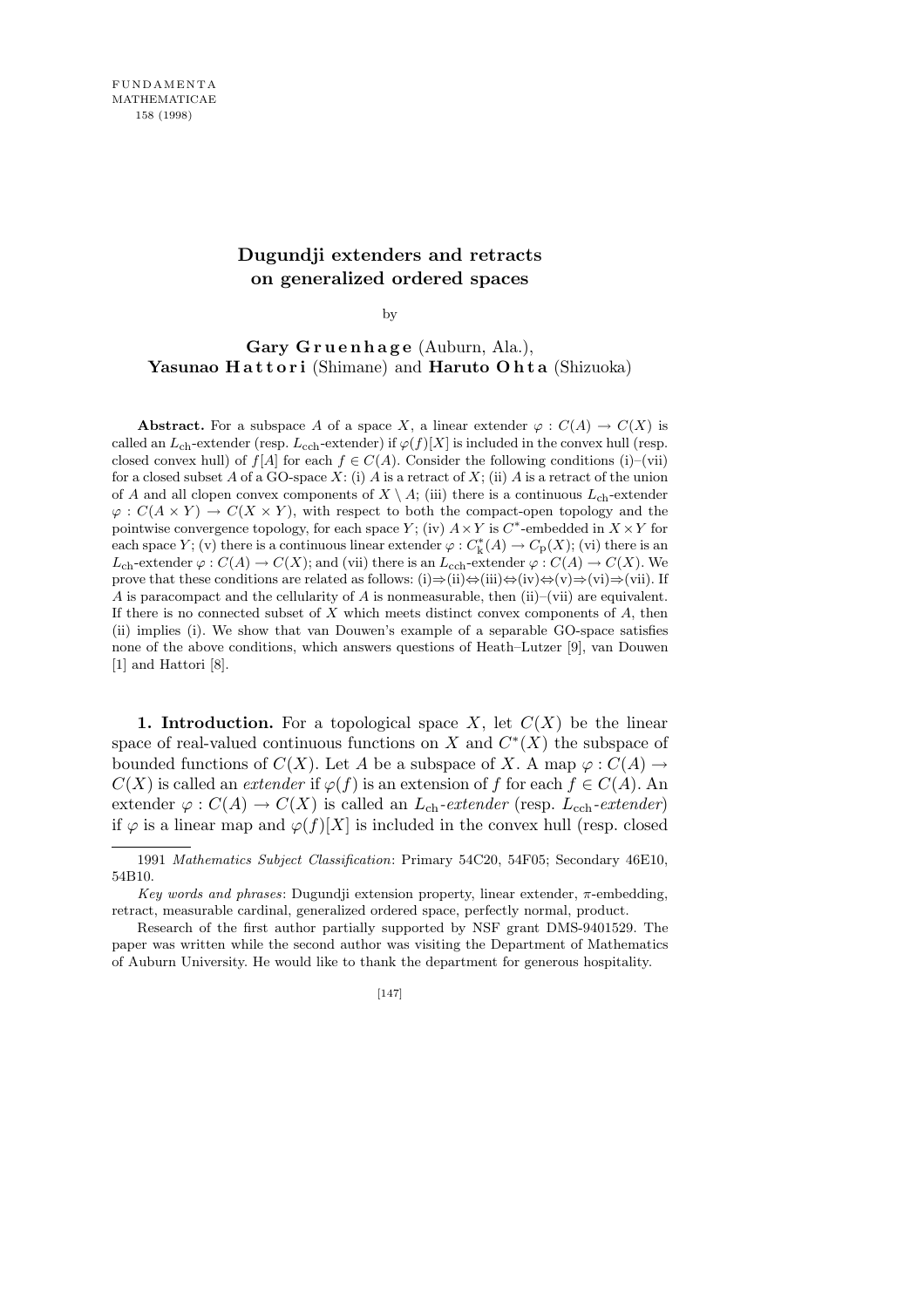convex hull) of *f*[*A*] for each  $f \in C(A)$ . The notions of an  $L_{ch}$ -extender and an  $L_{\text{cch}}$ -extender from  $C^*(A)$  to  $C^*(X)$  are analogously defined. An  $L_{ch}$ -extender is an  $L_{ch}$ -extender and, by the definition, an  $L_{ch}$ -extender is continuous with respect to the uniform convergence topology. We refer to these extenders generically as *Dugundji extenders*. A *generalized ordered space* (= GO-space) is a triple  $(X, \leq, \tau)$ , where  $(X, \leq)$  is a linearly ordered set and where  $\tau$  is a topology on *X* such that  $\tau$  is finer than the order topology and has a base consisting of convex sets. It is known that *X* is a GO-space if and only if it is a subspace of a linearly ordered topological space  $(=$  LOTS) (cf. [12]).

Let *A* be a closed subspace of a GO-space *X*. The purpose of this paper is to consider the problems when there is a Dugundji extender  $\varphi : C(A) \rightarrow$  $C(X)$  and when there is a Dugundji extender  $\psi : C(A \times Y) \to C(X \times Y)$ for each space *Y* . In Sections 2 and 3, we prove the results stated in the abstract. What the results say is that if either there is an  $L_{\rm coh}$ -extender  $\varphi$  :  $C(A) \to C(X)$  or  $A \times Y$  is  $C^*$ -embedded in  $X \times Y$ , i.e., there is an extender  $\psi: C^*(A \times Y) \to C^*(X \times Y)$ , for each space *Y*, then *A* is close to being a retract of *X*. Heath–Lutzer [9] asked:

(a) If *A* is a closed subspace of a perfectly normal GO-space *X*, is there an  $L_{\text{cch}}$ -extender  $\varphi$  :  $C(A) \to C(X)$ ?

(b) What if *X* is assumed to be a LOTS?

Recently, Hattori [8] also asked:

(c) If *A* is a closed subspace of a perfectly normal GO-space *X*, is  $A \times Y$  $C^*$ -embedded in  $X \times Y$  for each space *Y*?

By applying our results to van Douwen's example, we answer the questions (a), (b), (c) and that of van Douwen  $[1,$  Remark IV.5.2 (cf.  $[14,$  Question 134]) all negatively. In Section 4, we consider the monotone extension property as well as the Dugundji extension property of perfectly normal GO-spaces.

As usual,  $\mathbb R$  denotes the set of reals,  $\mathbb Q$  the set of rationals,  $\mathbb Z$  the set of integers and  $\mathbb{N} = \{n \in \mathbb{Z} : n > 0\}$ . For a space *X*,  $C_k(X)$  (resp.  $C_p(X)$ ) denotes the space  $C(X)$  with the compact open topology (resp. pointwise convergence topology) and  $C^*_{k}(X)$  (resp.  $C^*_{p}(X)$ ) the subspace of bounded functions. Let  $(X, \leq)$  be a linearly ordered set. For  $a, b \in X$  with  $a < b$ , we write  $(a, b] = \{x \in X : a < x \le b\}, \, (-\infty, b] = \{x \in X : x \le b\},\,$  and define  $[a, b)$ ,  $[a, +\infty)$ ,  $(a, b)$  and  $[a, b]$  analogously. For  $A, B \subseteq X$  we also write  $A < x$  to mean that  $a < x$  for each  $a \in A$ ; and correspondingly,  $x < A$  and  $A < B$  for brevity. A subset A of X is called *convex* if  $[a, b] \subseteq A$ for each  $a, b \in A$  with  $a < b$ . For maps  $f : A \rightarrow Y$  and  $g : B \rightarrow Y$  with  $f|_{A \cap B} = g|_{A \cap B}$ , the combination  $h = f \nabla g$  is the map from  $A \cup B$  to *Y*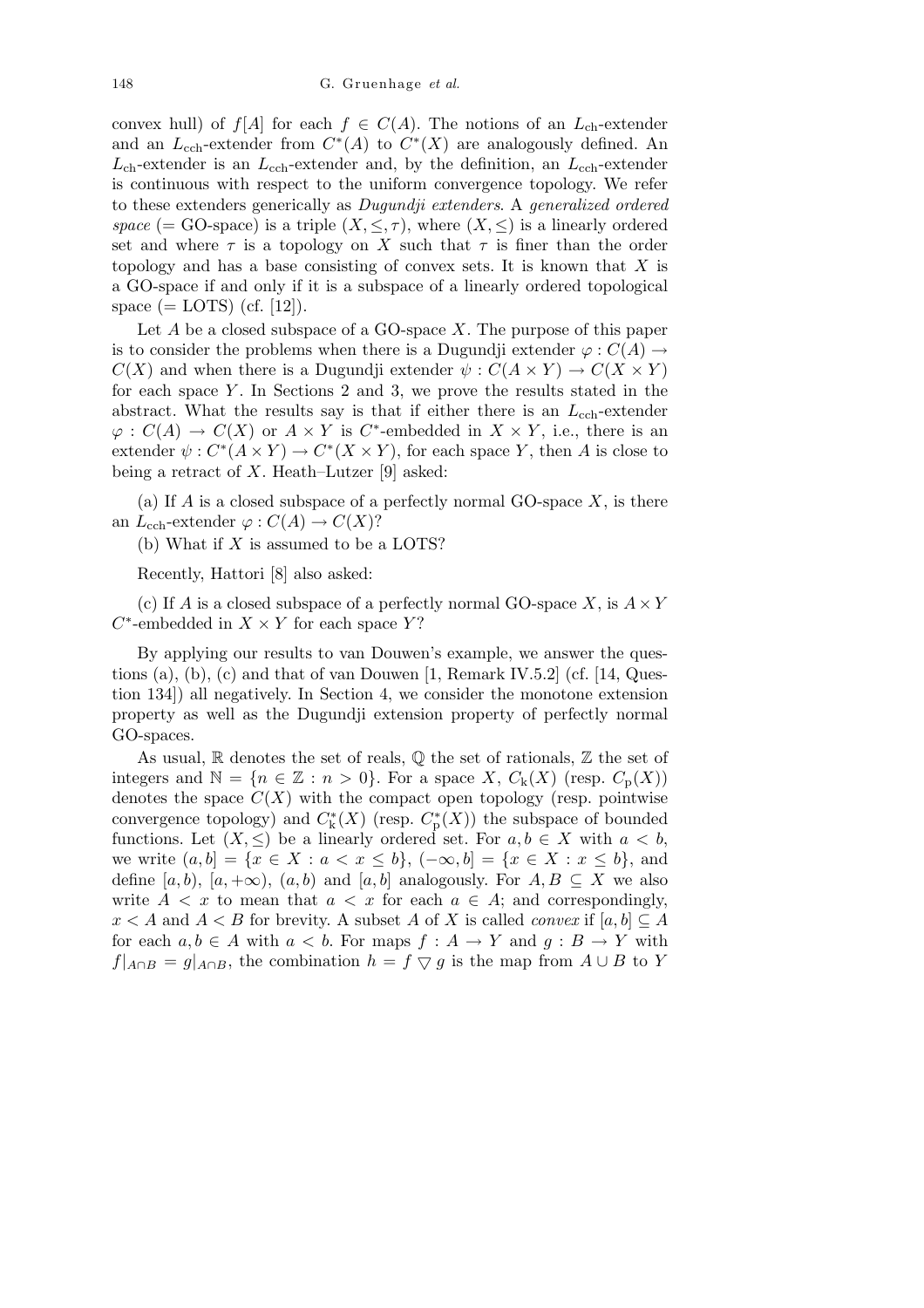defined by  $h|_A = f$  and  $h|_B = g$ . Other terms and symbols will be used as in [4].

**2. Dugundji extenders and retracts.** In this section, we state without proof our main theorem, which shows the relationship between the existence of Dugundji extenders and the existence of a retraction. The theorem will be proved in the next section. We use the following notation throughout the paper.

*Notation.* Let *A* be a closed subspace of a GO-space *X*. Let  $\mathcal{U}_A$  denote the family of all convex components of  $X \setminus A$ . For  $S \subseteq X$ , let  $l(S) = \max\{x \in X :$  $x < S$ } and  $r(S) = \min\{x \in X : x > S\}$  if they exist. Note that if  $x = l(U)$ or  $x = r(U)$  for  $U \in \mathcal{U}_A$ , then  $x \in A$ . Let  $\mathcal{U}_{A,1} = \{U \in \mathcal{U}_A : U \text{ has exactly } 0 \}$ one of  $l(U)$  and  $r(U)$ *}*,  $U_{A,2} = \{U \in \mathcal{U}_A : U \text{ has both } l(U) \text{ and } r(U) \}$  and  $\mathcal{U}_{A,0} = \mathcal{U}_A \setminus (\mathcal{U}_{A,1} \cup \mathcal{U}_{A,2})$ . For  $i = 0, 1, 2$ , we define  $U_{A,i} = \bigcup \{ U : U \in \mathcal{U}_{A,i} \}$ and consider the subspace  $X_{A,i} = A \cup U_{A,i}$  of *X*. Then each  $X_{A,i}$  is closed in *X* and  $X_{A,i} ∩ X_{A,j} = A$  for  $i ≠ j$ . For example, if *M* is the Michael line, i.e., the space obtained from the LOTS  $\mathbb R$  by making each point of  $\mathbb R \setminus \mathbb Q$ isolated, then  $M_{\mathbb{Q},0} = M$  and  $M_{\mathbb{Q},1} = M_{\mathbb{Q},2} = \mathbb{Q}$ .

Note that each  $U \in \mathcal{U}_{A,0}$  is clopen in *X*, so  $X_{A,0}$  is the union of *A* and some of the clopen convex components of  $X \setminus A$ . It is easy to check that *A* is a retract of *XA,*<sup>0</sup> if and only if *A* is a retract of the union of *A* and all clopen convex components of  $X \setminus A$  (a retraction  $f : X_{A,0} \to A$  can be extended by declaring  $f(x)$  to be  $l(U)$  or  $r(U)$  whenever x is in a clopen convex component *U* of  $X \setminus A$  which is not in  $\mathcal{U}_{A,0}$ .

For a closed subset *A* of a GO-space *X*, we say that *A separates X* if the closed interval  $[l(U), r(U)]$  is disconnected for each  $U \in \mathcal{U}_{A,2}$ . If X is totally disconnected, then every closed subset separates *X*.

Theorem 1. *Let A be a closed subspace of a GO-space X. Consider the following conditions* (1)–(10):

 $(1)$  *A is a retract of X.* 

(2) *A is a retract of*  $X_{A,0}$ *.* 

(2*0* ) *A is a retract of the union of A and all clopen convex components of*  $X \setminus A$ *.* 

(3) *There is a continuous*  $L_{ch}$ -extender  $\varphi : C(A \times Y) \to C(X \times Y)$ , *with respect to both the compact-open topology and the pointwise convergence topology*, *for each space Y .*

(4)  $A \times Y$  *is*  $C^*$ -embedded in  $X \times Y$  for each space Y.

(5) *There is a continuous linear extender*  $\varphi$  :  $C_{k}(A) \rightarrow C_{k}(X)$ .

- (6) *There is a continuous linear extender*  $\varphi$  :  $C_p(A) \to C_p(X)$ .
- (7) *There is a continuous linear extender*  $\varphi : C^*_k(A) \to C^*_k(X)$ .
- (8) *There is a continuous linear extender*  $\varphi : C^*_{\mathbf{p}}(A) \to C^*_{\mathbf{p}}(X)$ .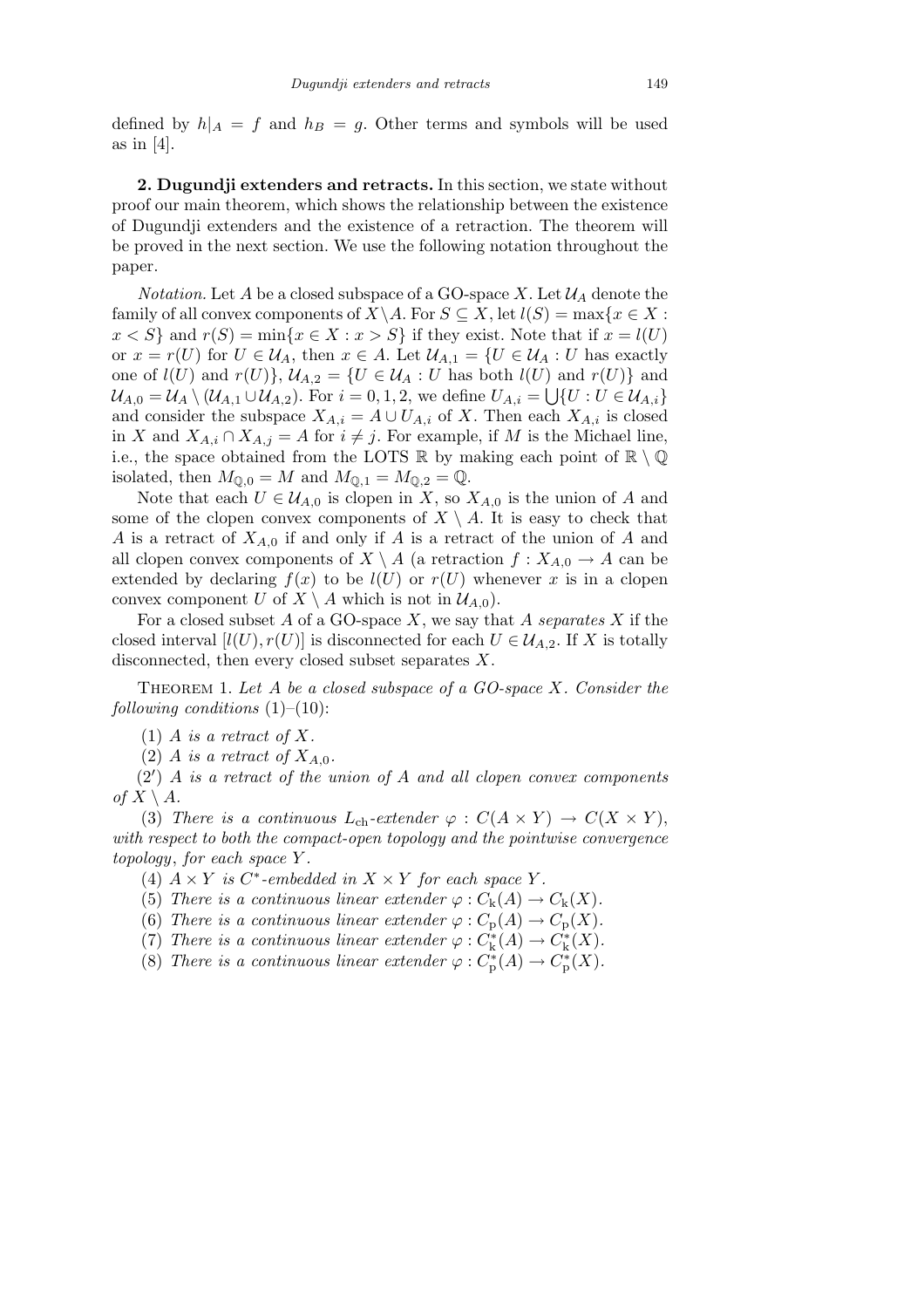- (9) *There is an*  $L_{ch}$ -extender  $\varphi$  :  $C(A) \to C(X)$ .
- (10) *There is an*  $L_{\text{cch}}$ -extender  $\varphi$  :  $C(A) \to C(X)$ .

*These conditions are related as follows*: (1)*⇒*(2)*⇔*(*i*)*⇒*(9)*⇒*(10) *for each*  $i \in \{2, 3, 4, \ldots, 8\}$ . If *A is paracompact and the cellularity of <i>A is nonmeasurable, then*  $(2)$ – $(10)$  *are equivalent. If A separates X, then*  $(2)$  *implies*  $(1)$ *.* 

In Section 3, we give examples showing that  $(9)$  does not imply  $(2)$ without the assumption on  $A$ . We do not know if  $(10)$  implies  $(9)$  in general (see Section 4).

Remark 1. Since the closed subspace Q of the Michael line *M* is not a retract, the pair  $(\mathbb{Q}, M)$  satisfies none of the conditions of Theorem 1. (Morita [15] proved that (Q*, M*) does not satisfy (4), Heath–Lutzer–Zenor [11] proved that  $(\mathbb{Q}, M)$  does not satisfy (7) and (8), and Heath–Lutzer [9] proved that  $(\mathbb{Q}, M)$  does not satisfy  $(10)$ .)

Now, we consider the following additional conditions (9*<sup>∗</sup>* ) and (10*<sup>∗</sup>* ):

- (9<sup>*\**</sup>) *There is an*  $L_{ch}$ -extender  $\varphi : C^*(A) \to C^*(X)$ .
- (10<sup>*\**</sup>) *There is an*  $L_{\text{cch}}$ -extender  $\varphi : C^*(A) \to C^*(X)$ .

Clearly,  $(9^*)$  implies  $(10^*)$  and, since an *L*<sub>cch</sub>-extender  $\varphi$  :  $C(A) \to C(X)$ carries a bounded function to a bounded function,  $(i)$  implies  $(i^*)$  for each  $i = 9, 10$ . In [1] van Douwen proved that the pair  $(\mathbb{Q}, M)$  does not satisfy (9*<sup>∗</sup>* ) for the Michael line *M*, while Heath–Lutzer [9] proved that a closed subspace  $A$  of a GO-space  $X$  always satisfies  $(10^*)$ . We refer to the latter statement as *Heath–Lutzer's extension theorem*. We now show that (10*<sup>∗</sup>* ) implies the following condition:

(11) *There is a continuous linear extender*  $\varphi$  :  $C_u(A) \to C_u(X)$ ,

where  $C_u(E)$  denotes the space  $C(E)$  with the uniform convergence topology. Let  $\varphi: C^*(A) \to C^*(X)$  be an  $L_{\text{cch}}$ -extender. Since  $C^*(A)$  is a linear subspace of  $C(A)$ , there is a Hamel base *B* of  $C(A)$  such that  $B \cap C^*(A)$  is a Hamel base of  $C^*(A)$ . For each  $h \in B \setminus C^*(A)$ , *h* extends to  $\overline{h} \in C(X)$ , because *X* is normal. For each  $f \in C(A)$ ,  $f$  can be written as a linear combination  $f = \sum_{h \in F} \alpha(h)h$ , where *F* is a finite subset of *B* and  $\alpha(h) \in \mathbb{R}$  for each tion  $j = \sum_{h \in F} \alpha(h)h$ , where  $F$  is a finite subset of  $D$  and  $\alpha(h) \in \mathbb{R}$  for each  $h \in F$ . Define  $\psi(f) = \sum_{h \in F \cap C^*(A)} \alpha(h)\varphi(h) + \sum_{h \in F \setminus C^*(A)} \alpha(h)\overline{h}$ . Then  $\psi: C(A) \to C(X)$  is a linear extender. For each  $f, g \in C(A)$ , if  $||f - g|| < \varepsilon$ , then  $f - g \in C^*(A)$  so that linearity of  $\psi$  and the fact that  $\psi$  extends  $\varphi$ yields  $\|\psi(f) - \psi(g)\| = \|\psi(f - g)\| = \|\varphi(f - g)\| = \|\varphi(f) - \varphi(g)\| \le \varepsilon$ . Hence,  $\psi$  is continuous with respect to the uniform convergence topology.

In [1], van Douwen gave an example of a 0-dimensional, separable, GOspace  $S$  with a closed subspace  $F$  which is not a retract (Example IV.5.1) and asked whether for each closed subspace *A* of *S* there is an *L*cch-extender  $\varphi : C(A) \to C(S)$ . It is known that a separable GO-space is perfectly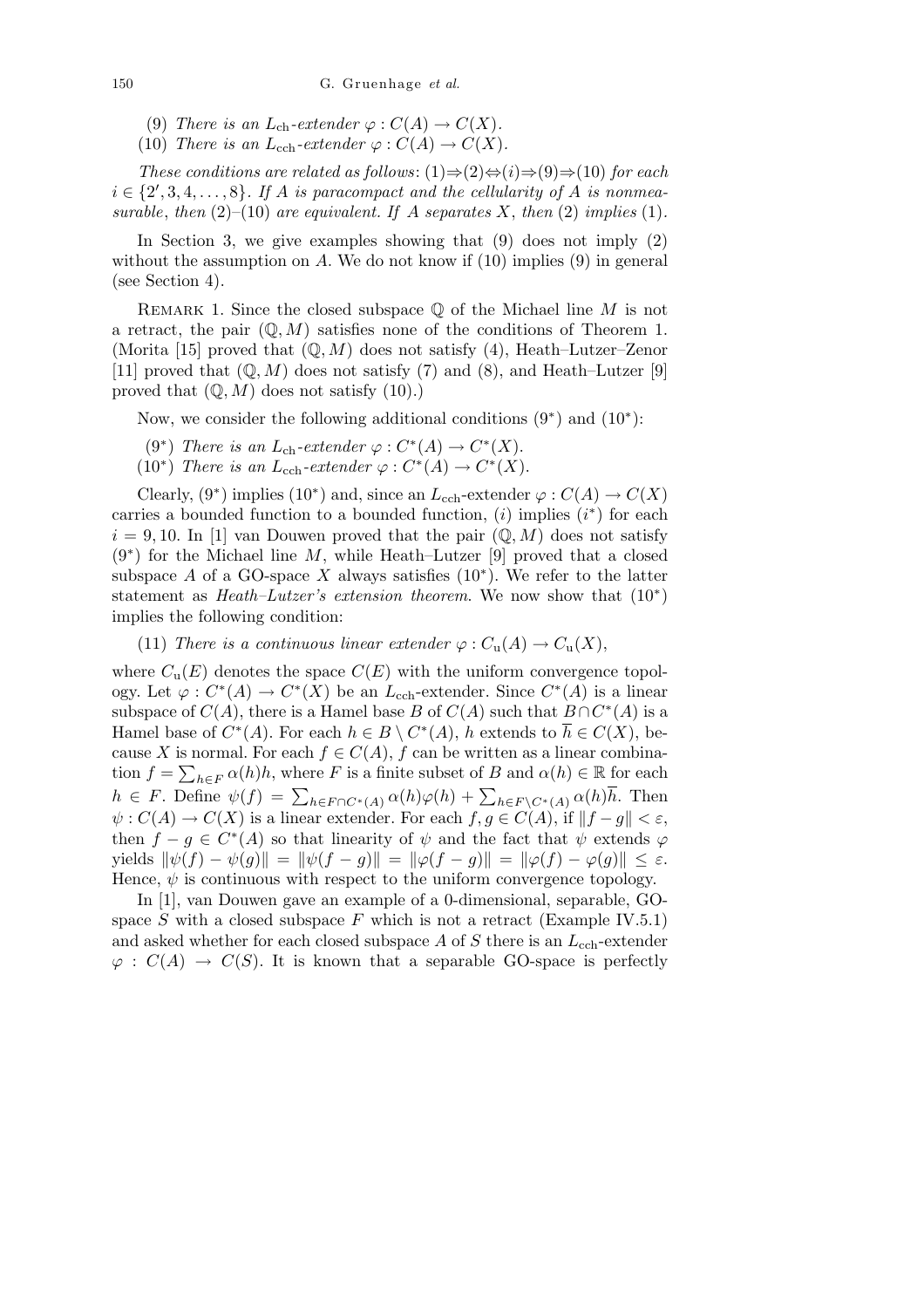normal and Lindelöf. Hence, it follows from Theorem 1 that the space S gives a negative answer to van Douwen's question and questions (a) and (c) stated in the introduction. Moreover, since *S* embeds as a closed subspace in a separable LOTS, *S* also answers question (b) negatively. Below we give an example which is essentially the same as *S* but is easier to describe.

Example 1. *There exists a* 0*-dimensional*, *separable*, *GO-space X with a closed subspace A which is not a retract of X*, *and hence satifies none of the conditions* (1)–(10) *of Theorem* 1*.*

P r o o f. Let  $L = (\mathbb{P} \times \{0, 1\}) \cup (\mathbb{Q} \times \{0\})$ , where  $\mathbb{P} = \mathbb{R} \setminus \mathbb{Q}$ , and consider the lexicographic order on *L*. Let *X* be the space obtained from the LOTS *L* by making each point of  $\mathbb{Q} \times \{0\}$  isolated and let  $A = \mathbb{P} \times \{0, 1\}$ . Then *X* is a 0-dimensional, separable, GO-space and *A* is closed. We show that *A* is not a retract of *X*. Suppose that there is a retraction  $r : X \to A$ . Let  $\pi: X \to \mathbb{R}$  be the projection. Let  $Q_1 = \{q \in \mathbb{Q} : \pi(r(\langle q, 0 \rangle)) > q\}$ and  $Q_2 = \{q \in \mathbb{Q} : \pi(r(\langle q, 0 \rangle)) < q\}$ . Then  $Q_1$  or  $Q_2$  is dense in some open interval *I* of the LOTS  $\mathbb R$ . Now, we assume that  $Q_1$  is dense in *I*. Then we can find a sequence  $\{q_k : k \in \mathbb{N}\}\subseteq Q_1$  and  $p \in \mathbb{P}$  such that  $q_k < p < \pi(r(\langle q_k, 0 \rangle))$  for each  $k \in \mathbb{N}$  and  $\sup_{k \in \mathbb{N}} q_k = p$  in R. Indeed, let  $q_1 \in Q_1 \cap I$  be arbitrary. Given  $q_k$ , let  $m_k = \frac{1}{2}$  $\frac{1}{2}(q_k + \pi(r(\langle q_k, 0 \rangle)))$  and choose  $q_{k+1} \in I \cap Q_1$  in such a way that  $q_k < q_{k+1} < \min\{m_j : 1 \leq j \leq k\}$ . Because  $q_k$  is bounded,  $p = \sup\{q_k : k \geq 1\}$  exists in R. Choose irrational numbers  $y_k \in (q_k, q_{k+1})$ . Then  $\pi(r(\langle y_k, 0 \rangle)) = y_k$  so that continuity yields  $p = \lim y_k = \lim \pi(r(\langle y_k, 0 \rangle)) = \pi(r(\langle p, 0 \rangle))$ . Thus  $p \in \mathbb{P}$ . Observe that  $q_k < p \leq m_k < \pi(r(\langle q_k, 0 \rangle))$  for each *k*. The sequence  $\{\langle q_k, 0 \rangle : k \in \mathbb{N}\}\$ converges to  $\langle p,0 \rangle$  in X, but  $r(\langle q_k,0 \rangle) > \langle p,1 \rangle > \langle p,0 \rangle = r(\langle p,0 \rangle)$  for each  $k \in \mathbb{N}$ . This contradicts the continuity of *r*. Hence, *A* is not a retract of *X*.

For the benefit of the reader who may be particularly interested in our solution to Heath and Lutzer's questions (a) and (b), we give here a short direct proof (i.e., without appealing to Theorem 1) that there is no  $L_{\text{cch}}$ -extender  $\varphi: C(A) \to C(X)$ . Suppose such a  $\varphi$  exists. Note that if  $g \in C(A)$  and  $g \geq h$ pointwise in *A*, then  $\varphi(g) \geq \varphi(h)$  pointwise in *X*. For each rational *q* and  $n \in \omega$ , let  $A_{q,n} = \{ \langle x, i \rangle \in \mathbb{P} \times \{0,1\} : |x-q| < 1/2^n \}.$  Each  $A_{q,n}$  is clopen in *A* so that the characteristic function  $\chi_{q,n}$  of  $A_{q,n}$  belongs to  $C(A)$ . We claim that, for each *q*, there must be some  $k_q \in \omega$  such that  $\varphi(\chi_{q,k_q})(\langle q,0\rangle) =$ 0. If not, we can choose  $k_n \in \omega$  such that  $\varphi(k_n \chi_{q,n}) (\langle q, 0 \rangle) \geq n$ . Then  $f = \sum_{n \in \omega} k_n \chi_{q,n} \in C(A)$  and yet  $\varphi(f)(\langle q, 0 \rangle) \ge \varphi(k_n \chi_{q,n})(\langle q, 0 \rangle) \ge n$  for each *n*, a contradiction.

Now let  $\chi^-(q, n_q)$  be the characteristic function of  $\{x \in \mathbb{P} \times \{0,1\}$ :  $\pi(x)$  *< q* − 1/2<sup>*n<sub>q</sub>*</sup></sub> and define  $\chi^+(q, n_q)$  similarly. Then  $\chi^-(q, n_q)$  +  $\chi(q, n_q) + \chi^+(q, n_q)$  is the constant 1, and  $\varphi(\chi(q, n_q))(\langle q, 0 \rangle) = 0$ , so either  $\varphi(\chi^-(q, n_q))(\langle q, 0 \rangle) \geq 1/2$  or  $\varphi(\chi^+(q, n_q))(\langle q, 0 \rangle) \geq 1/2$ . We may assume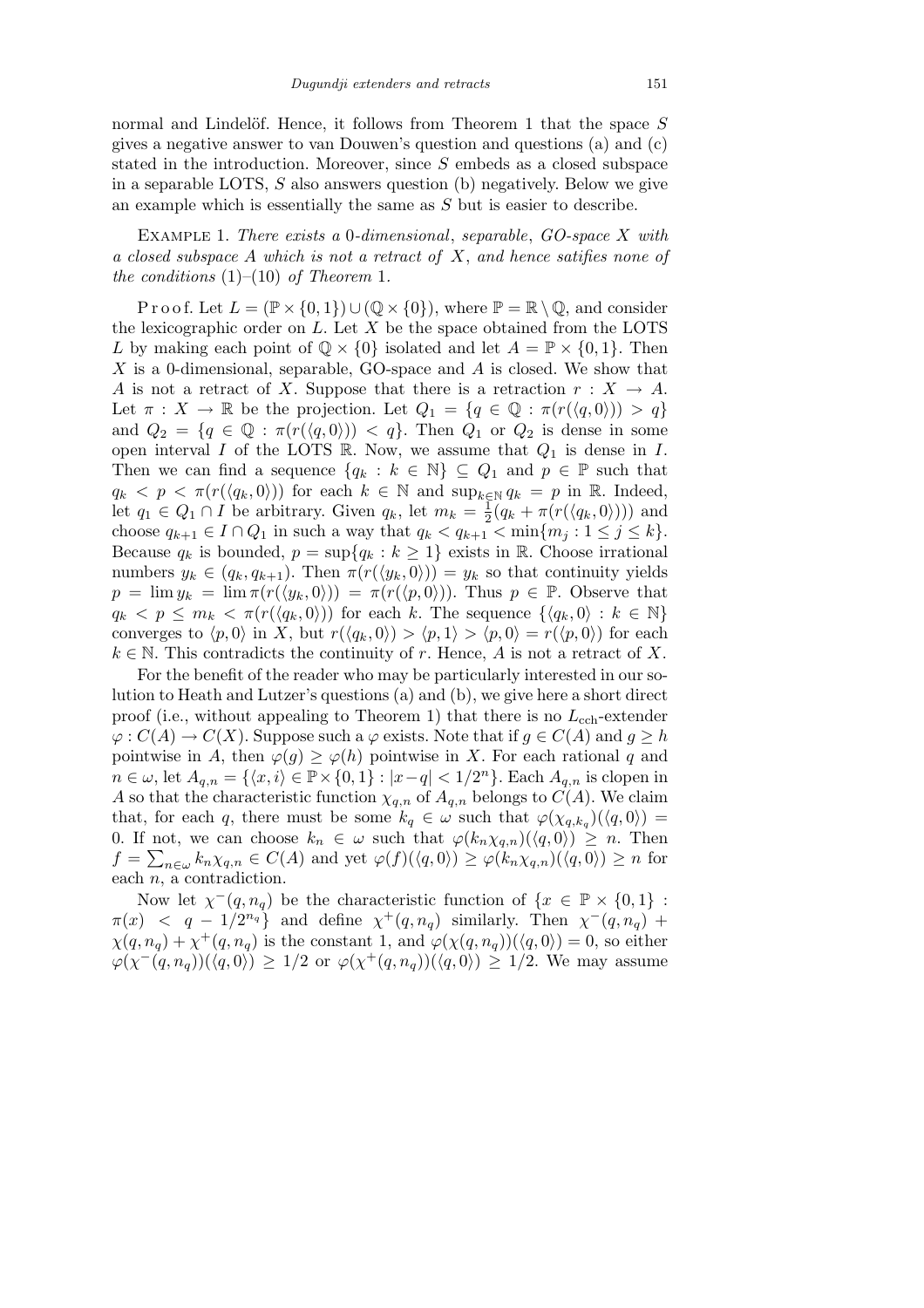without loss of generality that the set  $Q^+ = \{q \in \mathbb{Q} : \varphi(\chi^+(q, n_q))(\langle q, 0 \rangle) \geq$ 1/2} is dense in some interval. Then there exists  $q(i) \in Q^+$  and an irrational  $\alpha$  such that  $q(i) \to \alpha$  and  $q(i) < \alpha < q(i) + 1/2^{n_{q(i)}}$ . Let  $\chi^+(\alpha)$  be the characteristic function of  $\{x \in \mathbb{P} \times \{0,1\} : x = \langle \alpha,1 \rangle \text{ or } \pi(x) > \alpha\}.$  Then  $\chi^+(\alpha) \ge$  $\chi^+(q(i), n_{q(i)})$  for each i, so  $\varphi(\chi^+(\alpha))(\langle q(i), 0 \rangle) \geq \varphi(\chi^+(q(i), n_{q(i)})(\langle q(i), 0 \rangle)$  $\geq 1/2$  for all *i*. But  $\langle q(i), 0 \rangle \rightarrow \langle \alpha, 0 \rangle$  and  $\chi^+(\alpha)(\langle \alpha, 0 \rangle) = 0$ , contradicting the continuity of  $\varphi(\chi^+(\alpha))$ .

REMARK 2. The space  $X$  in Example 1 embeds as a retract in the separable LOTS  $L_0 = (\mathbb{P} \times \{0, 1\}) \cup (\mathbb{Q} \times \mathbb{Z})$  with the lexicographic order. The pair  $(A, L_0)$  also satisfies none of the conditions  $(1)$ – $(10)$  in Theorem 1.

Recall from [16] that a subspace *B* of a space *E* is  $\pi$ *-embedded* in *E* if  $B \times Y$  is  $C^*$ -embedded in  $E \times Y$  for each space *Y*. By Theorem 1, the closed subspace A of the space X in Example 1 is not  $\pi$ -embedded in X. Let T be the space obtained from the LOTS  $\mathbb R$  by making each point of  $\mathbb Q$  isolated. Then *T* is a separable metrizable space and the projection  $\pi : X \to T$ is a perfect map. Hence,  $X$  is a perfectly normal, Lindelöf,  $M$ -space and *A* is Cech-complete but not  $\pi$ -embedded. This gives a simple answer to [16, Problems 14 and 17], which have been solved by Wasko [18]. The Michael line *M* witnesses that *A* is not  $\pi$ -embedded in *X*. In fact, the function  $f \in C^*(A \times M)$  defined by

$$
f(\langle\langle x,i\rangle,y\rangle) = \begin{cases} 1 & \text{if } x > y \text{ or } (x = y \text{ and } i = 1), \\ 0 & \text{if } x < y \text{ or } (x = y \text{ and } i = 0) \end{cases}
$$

does not extend continuously to  $X \times M$ .

We conclude this section with some corollaries of Theorem 1.

Corollary 1. *Let A be a closed subspace of a locally compact GOspace X. Then the pair*  $(A, X)$  *satisfies conditions*  $(2)$ – $(10)$  *in Theorem* 1*. Moreover* , *A is a retract of X if and only if A separates X.*

P r o o f. Since *X* is locally compact,  $\mathcal{U}_{A,0}$  is discrete in *X*. Thus,  $U_{A,0}$  is open and closed in  $X$ , which implies that  $A$  is a retract of  $X_{A,0}$ . Hence, the statements follow from Theorem 1.  $\blacksquare$ 

Corollary 2. *Every closed subspace A of a GO-space X whose underlying set is well ordered is a retract of X.*

P r o o f. Since the underlying set of *X* is well ordered,  $\mathcal{U}_{A,0} = \emptyset$  and *X* is totally disconnected. Hence, this follows from Theorem 1.  $\blacksquare$ 

Remark 3. In [1] van Douwen proved that every closed subspace of a totally disconnected, locally compact, GO-space is a retract. Heath–Lutzer– Zenor [11] proved that every closed subspace of a GO-space whose underlying set is well ordered satisfies conditions (7) and (8) in Theorem 1.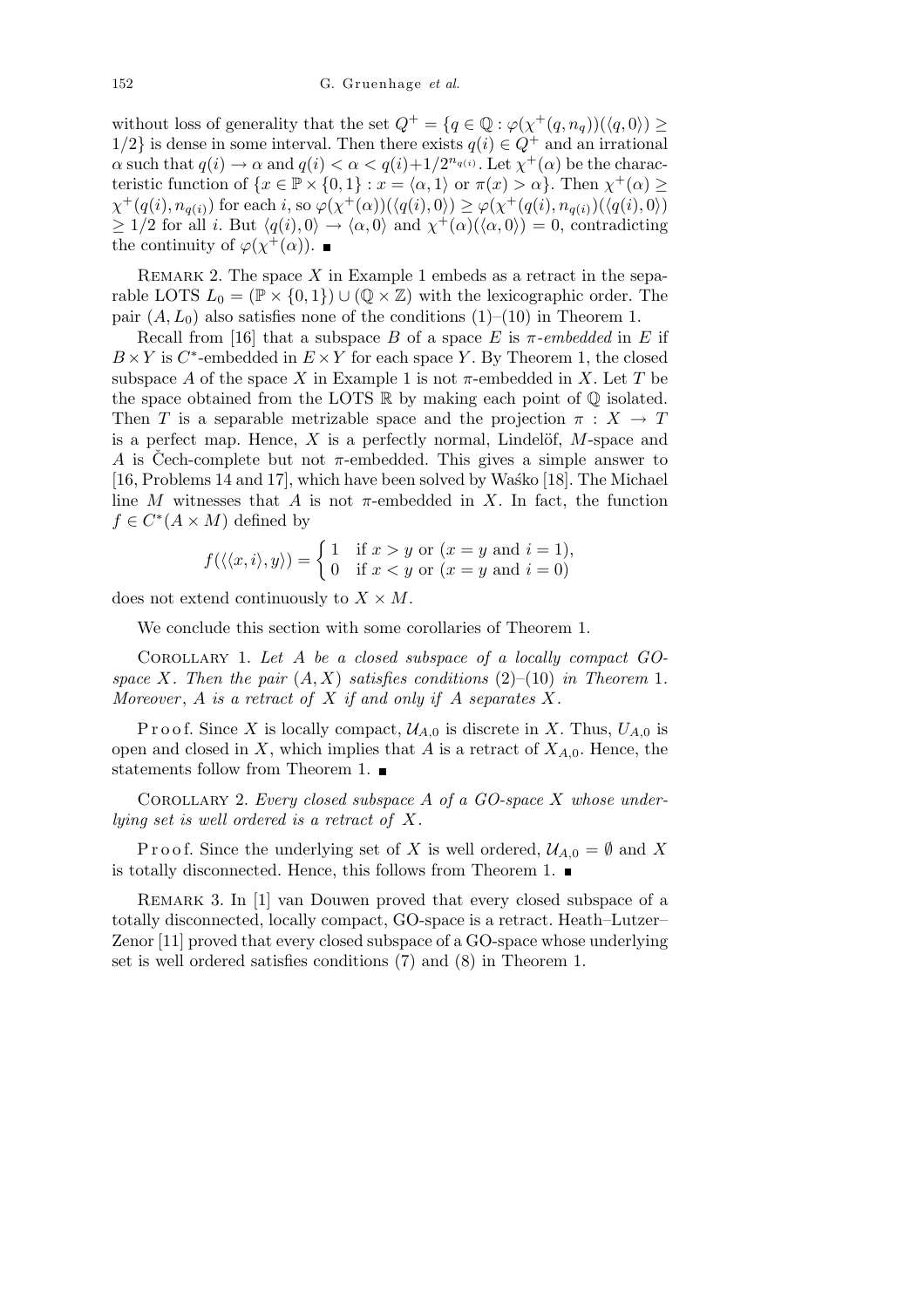**3. Proof of Theorem 1 and examples.** First, we prove Theorem 1. Let  $X$  be a GO-space and  $A$  a closed subspace of  $X$ . Then the implications (1)*⇒*(2), (3)*⇒*(j) for *j ∈ {*4*,* 5*, . . . ,* 9*}* and (9)*⇒*(10) are obviously true. As stated before Theorem  $2, (2)$  is equivalent to  $(2')$ . We temporarily say that *A* is  $\pi L$ *-embedded* in *S*, where  $A \subseteq S \subseteq X$ , if there is an  $L_{ch}$ -extender  $\varphi: C(A \times Y) \to C(S \times Y)$  which is continuous with respect to both the compact-open topology and the pointwise convergence topology, for each space *Y* . The following lemma sharpens Heath–Lutzer [9, Lemma 3.7], which says that there is an  $L_{\text{cch}}$ -extender  $\varphi$  :  $C(A) \to C(X)$  in case  $\mathcal{U}_{A,0} = \emptyset$ .

LEMMA 1. *The subspace A is a retract of*  $X_{A,1}$  *and is*  $\pi L$ -embedded *in*  $X_{A,2}$ *. If A separates X*, *then A is a retract of*  $X_{A,1} \cup X_{A,2}$ *.* 

Proof. For each  $U \in \mathcal{U}_{A,1}$ , there is exactly one of  $l(U)$  and  $r(U)$ . We denote it by  $x_U$ . Then we get a retraction  $r: X_{A,1} \to A$  by letting  $r(a) = a$ for each  $a \in A$  and  $r(u) = x_U$  for each  $u \in U$  with  $U \in \mathcal{U}_{A,1}$ .

We show that *A* is  $\pi L$ -embedded in  $X_{A,2}$ . Let  $U \in \mathcal{U}_{A,2}$ . If *U* is a singleton, let  $k_U$  be the constant function on *U* with the value 0. If  $|U| \geq 2$ , then we choose  $s(U), t(U) \in U$  such that  $s(U) < t(U)$ . Then there exists a continuous function  $k_U : U \to [0,1]$  such that  $k_U(x) = 0$  for each  $x \leq s(U)$ and  $k_U(x) = 1$  for each  $x \geq t(U)$ . Let *Y* be a space and let  $T = X_{A,2} \times Y$ . For each  $f \in C(A \times Y)$ , define a function  $\varphi(f) : T \to \mathbb{R}$  by  $\varphi(f)|_{A \times Y} = f$  and  $\varphi(f)(\langle u, y \rangle) = (1 - k_U(u)) \cdot f(\langle l(U), y \rangle) + k_U(u) \cdot f(\langle r(U), y \rangle)$  for  $\langle u, y \rangle \in U \times Y$ with  $U \in \mathcal{U}_{A,2}$ . Then

(3.1) 
$$
\min\{f(\langle l(U), y \rangle), f(\langle r(U), y \rangle)\} \leq \varphi(f)(\langle u, y \rangle)
$$

$$
\leq \max\{f(\langle l(U), y \rangle), f(\langle r(U), y \rangle)\}
$$

for each  $\langle u, y \rangle \in U \times Y$  with  $U \in \mathcal{U}_{A,2}$ . This implies that  $\varphi(f)$  is continuous and  $\varphi$  :  $C(A \times Y) \to C(T)$  is an  $L_{ch}$ -extender. Since the continuity of  $\varphi$  with respect to the pointwise convergence topology is obvious, we show that  $\varphi$  is continuous with respect to the compact-open topology. To do this, we define a map  $\psi: T \to 2^{A \times Y}$  as follows. For each  $p \in A \times Y$  we define  $\psi(p) = \{p\}.$ Let  $\langle u, y \rangle \in (X_{A,2} \setminus A) \times Y$ . Then there is  $U \in \mathcal{U}_{A,2}$  such that  $u \in U$ . If  $U = \{u\}$ , then we define  $\psi(\langle u, y \rangle) = \{\langle l(U), y \rangle\}$ . Suppose that  $|U| \geq 2$ . We define  $\psi(\langle u, y \rangle) = \{ \langle l(U), y \rangle \}$  if  $u \leq s(U), \psi(\langle u, y \rangle) = \{ \langle r(U), y \rangle \}$  if  $u \geq t(U)$ , and  $\psi(\langle u, y \rangle) = {\langle \langle l(U), y \rangle, \langle r(U), y \rangle \rangle}$  if  $s(U) < u < t(U)$ . It is easily checked that  $\psi$  is upper semicontinuous, i.e., for each open set V in  $A \times Y$ , the set  $\{p \in T : \psi(p) \subseteq V\}$  is open in *T*. Now, it is enough to show that  $\varphi$  is continuous at  $\mathbf{0} \in C_{k}(A \times Y)$ . Let K be a compact set of T and  $\varepsilon > 0$ . Since  $\psi$  is upper semicontinuous, it follows from [13, Corollary 9.6] that  $K_0 = \bigcup_{p \in K} \psi(p)$  is compact. If  $f \in C_k(A \times Y)$  and  $f[K_0] \subseteq (-\varepsilon, +\varepsilon)$ , then  $\varphi(f)[K] \subseteq (-\varepsilon, +\varepsilon)$  by (3.1). Hence,  $\varphi$  is continuous at **0** with respect to the compact-open topology.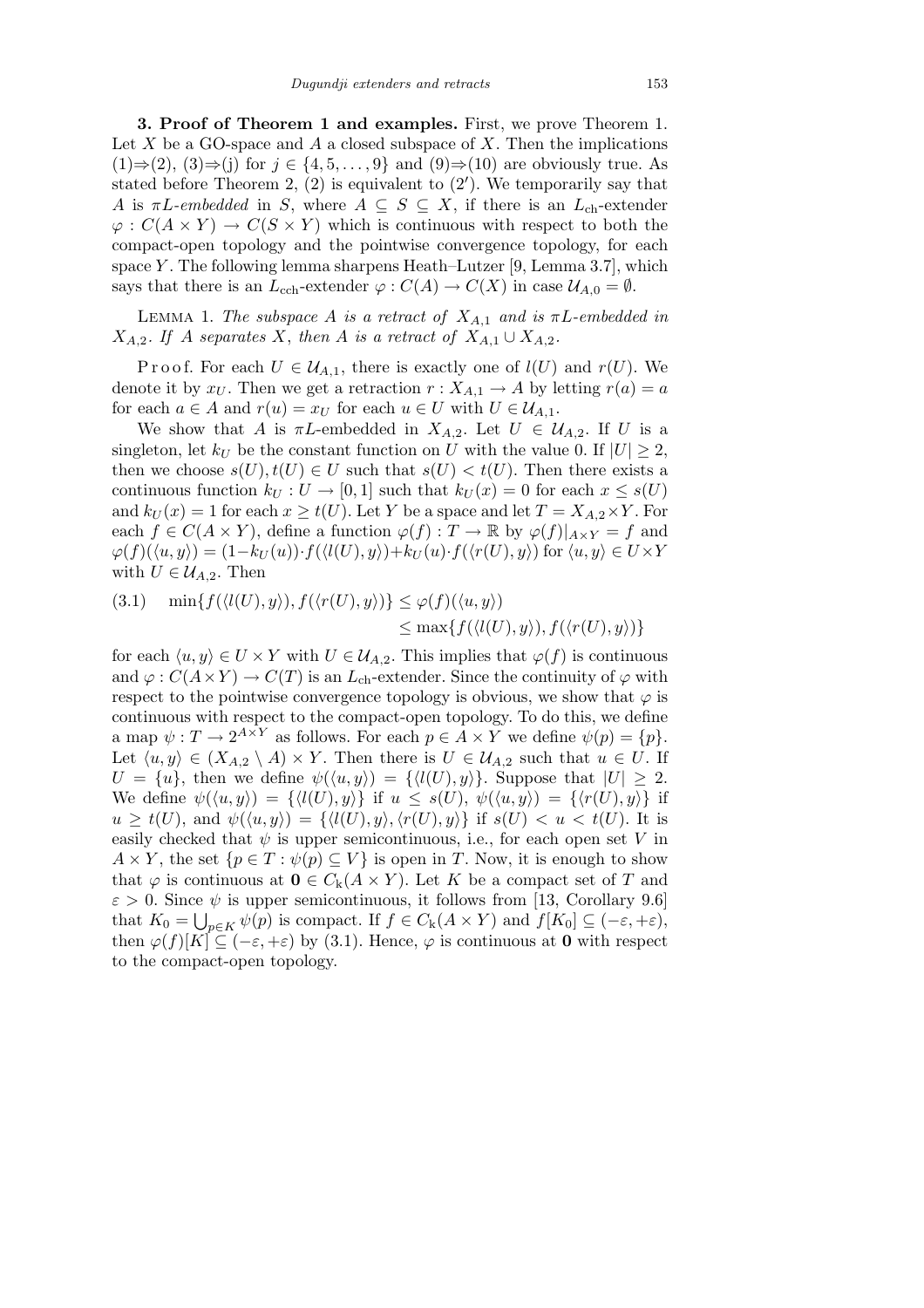Finally, we assume that A separates X. Then there is a retraction  $r_U$  from  $[l(U), r(U)]$  to  $\{l(U), r(U)\}$  for each  $U \in \mathcal{U}_{A,2}$ . Define a map  $r_2 : X_{A,2} \to A$ by  $r_2|_A = id_A$  and  $r_2|_U = r_U$  for each  $U \in \mathcal{U}_{A,2}$ . Then  $r_2$  is a retraction. On the other hand, there is a retraction  $r_1 : X_{A,1} \to A$  as we have proved above. By [4, Proposition 2.1.13], the combination  $r_1 \nabla r_2$  is a retraction from  $X_{A,1}$  ∪  $X_{A,2}$  to  $A$ . ■

(I) We prove that (2) implies (3). Let *Y* be a space. By Lemma 1, *A* is *πL*-embedded in  $X_{A,1}$  and in  $X_{A,2}$ , and by (2), *A* is also  $\pi L$ -embedded in *X*<sub>*A*,0</sub>. Hence, for each  $i = 0, 1, 2$ , there is an *L*<sub>ch</sub>-extender  $\varphi_i$ :  $C(A \times Y)$  $\rightarrow$  *C*(*X*<sub>*A*,*i*</sub>  $\times$  *Y*) which is continuous with respect to both the compact open topology and the pointwise convergence topology. Define an extender  $\varphi$ :  $C(A \times Y) \to C(X \times Y)$  by  $\varphi(f) = \varphi_0(f) \nabla \varphi_1(f) \nabla \varphi_2(f)$  for  $f \in C(A \times Y)$ . Then  $\varphi$  is an  $L_{ch}$ -extender which is continuous with respect to both the compact-open topology and the pointwise convergence topology.

(II) We prove that (2) implies (1) if *A* separates *X*. By (2), there is a retraction  $r_0$ :  $X_{A,0} \rightarrow A$ . Since A separates X, there is a retraction  $r: X_{A,1} \cup X_{A,2} \to A$  by Lemma 1. Then the combination  $r_0 \nabla r: X \to A$  is a retraction.  $\blacksquare$ 

We shall establish some conventions which will be used in the rest of the proof. It remains to show that *A* is a retract of  $X_{A,0} = A \cup U_{A,0}$  (i.e., condition (2)) when the pair  $(A, X)$  satisfies condition (*i*) for  $i \in \{4, 5, 6, 7, 8\}$ , or for  $i = 10$  if also A is paracompact and the cellularity of A is nonmeasurable. Obviously, if  $(A, X)$  satisfies condition  $(i)$  for  $i \in \{4, 5, 6, 7, 8, 10\}$ , so does the pair  $(A, S)$  for every subspace *S* with  $A \subseteq S \subseteq X$ . Thus, we may assume without losing generality that  $X = X_{A,0}$ . Moreover, if we choose a point  $x_U \in U$  for each  $U \in \mathcal{U}_{A,0}$ , then it is easily checked that  $A \cup \{x_U : U \in \mathcal{U}_{A,0}\}$  is a retract of  $X_{A,0}$ . Hence, it suffices to show that *A* is a retract of  $A \cup \{x_U : U \in \mathcal{U}_{A,0}\}$ . This means that we may assume that each element of  $\mathcal{U}_{A,0}$  is a singleton. That is, we assume that

## (\*)  $X = X_{A,0}$  and each element of  $\mathcal{U}_{A,0}$  is singleton.

Further, we then denote the family of convex components of *A* in *X* by *A*. By the assumptions,  $X \setminus A$  is discrete and for each  $u, u' \in X \setminus A$  with  $u < u'$ , there is  $B \in \mathcal{A}$  such that  $u < B < u'$ . Let  $\mathcal{Z} = \mathcal{A} \cup (X \setminus A)$ . Then we can regard  $\mathcal{Z}$  naturally as a linearly ordered set. For  $B \in \mathcal{A}$  and  $u \in X \setminus A$ , we write  $u = B^+$  to mean that *u* is an immediate successor of *B* in  $\mathcal{Z}$ ; and analogously,  $B = u^+$ . Let  $\tau$  denote the topology of *X*. Fix a point  $a_0 \in A$ and a point  $a_B \in B$  for each  $B \in \mathcal{A}$ .

(III) We prove that (4) implies (2). Let  $\mathcal{B} = \mathcal{A} \setminus \{B \in \mathcal{A} : |B| = 1 \text{ and }$  $(-\infty, B] \notin \tau$  and  $[B, +\infty) \notin \tau$ , where  $(-\infty, B] = \{x \in X : (\exists b \in B)(x \le b)\}\$ and  $[B, +\infty) = \{x \in X : (\exists b \in B)(x \ge b)\}\)$ . Note that *B* may be empty.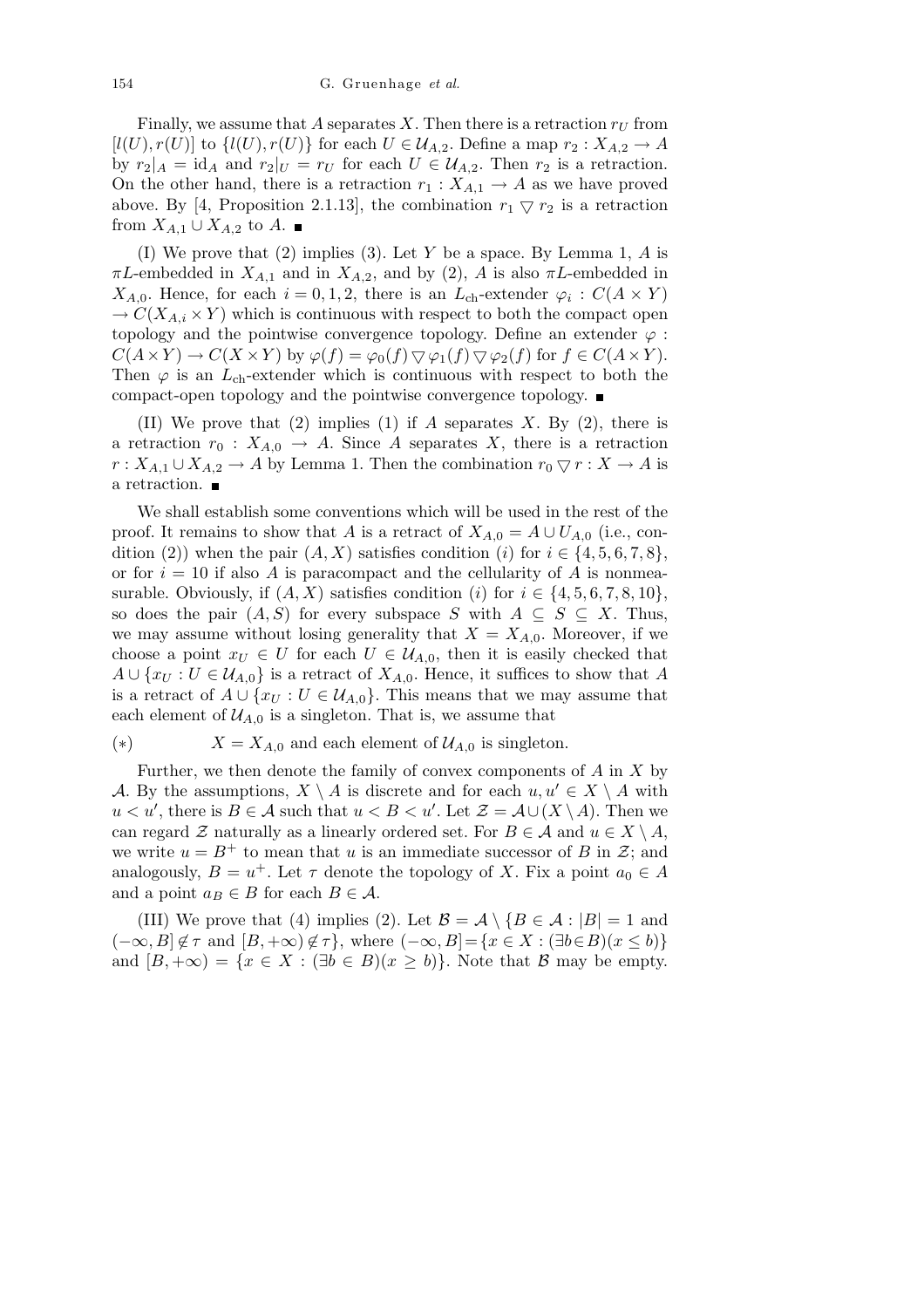Let *Y* be the space obtained from the subspace  $\mathcal{B} \cup (X \setminus A)$  of the LOTS  $\mathcal Z$ by making each point of  $\beta$  isolated, i.e.,  $Y$  has the topology generated by a  $\{B\}$  : *B* ∈ *B*} ∪ {(*C, D*) ∩ *Y* : *C* < *D* and *C, D* ∈ *A*}.

For each  $B \in \mathcal{A}$  with  $|B| \geq 2$ , fix  $x_B, y_B \in B$  with  $x_B < y_B$  and choose  $f_B \in C(B)$  such that  $f_B(x) = 0$  for each  $x \le x_B$ ,  $f_B(x) = 1$  for each  $x \ge y_B$ , and  $0 \le f_B(x) \le 1$  for each  $x \in B$ . We define  $f \in C(A \times Y)$  as follows: Let  $\langle a, y \rangle$  ∈ *A* × *Y* . If *a*  $\notin$  *y*  $\in$  *B* or *y*  $\in$  *X*  $\setminus$  *A*, define *f*( $\langle a, y \rangle$ ) = 0 if *a* < *y*, and  $f(\langle a, y \rangle) = 1$  if  $a > y$ . If  $y = B \in \mathcal{B}$  and  $a \in B$ , then we distinguish three cases: If  $(-\infty, B] \in \tau$ , let  $f(\langle a, y \rangle) = 0$ . If  $(-\infty, B] \notin \tau$  and  $[B, +\infty) \in \tau$ , let  $f(\langle a, y \rangle) = 1$ . If  $(-\infty, B] \notin \tau$  and  $[B, +\infty) \notin \tau$ , then  $|B| \geq 2$  by the definition of *B*. Define  $f(\langle a, y \rangle) = f_B(a)$ . Then it is easily checked that *f* is continuous. By (4), *f* extends to  $g \in C(X \times Y)$ .

We define a retraction  $r : X \to A$  as follows: Define  $r(a) = a$  for each  $a \in A$ . Let  $u \in X \setminus A$ . First, if  $u = \max \mathcal{Z}$  or  $u = \min \mathcal{Z}$ , let  $r(u) = a_0$ . Next, we assume that  $u \neq \max \mathcal{Z}$  and  $u \neq \min \mathcal{Z}$ . If *u* has an immediate predecessor *B* in *Z*, let  $r(u) = a_B$ . If *u* has no immediate predecessor but has an immediate successor  $B'$  in  $\mathcal{Z}$ , let  $r(u) = a_{B'}$ . Finally, assume that *u* is not as above. Then, by the continuity of *g*, there are  $C, D \in \mathcal{A}$ , with  $C < u < D$ , such that  $|g(\langle u, u \rangle) - g(\langle u, y \rangle)| < 1/4$  for each  $y \in Y$  with  $C \leq y \leq D$ . Define  $r(u) = a_C$  if  $g(\langle u, u \rangle) < 1/2$ , and  $r(u) = a_D$  if  $g(\langle u, u \rangle) \ge 1/2$ . By the definition, the following (3.2) and (3.3) hold for each  $u \in X \setminus A$ :

(3.2) If 
$$
r(u) \in B < u
$$
 and  $u \neq B^+$  in  $\mathcal{Z}$ , then  $g(\langle u, y \rangle) < 3/4$  for each  $y \in Y$  with  $B \leq y \leq u$ . \n(3.3) If  $r(u) \in B > u$  and  $B \neq u^+$  in  $\mathcal{Z}$ , then  $g(\langle u, y \rangle) > 1/4$  for each  $y \in Y$  with  $u \leq y \leq B$ .

It suffices to show that *r* is continuous at each point of *A*. Suppose that *r* is not continuous at  $p \in A$ . Then there exist a convex neighborhood *H* of *p* in *X* and  $S \subseteq H \setminus A$  such that  $p \in cl_X S$  and  $r[S] \cap H = \emptyset$ . Put  $S_1 = \{u \in S : u < p \text{ and } r(u) < H\}, S_2 = \{u \in S : u < p \text{ and } r(u) > H\},$  $S_3 = \{u \in S : u > p \text{ and } r(u) < H\}$  and  $S_4 = \{u \in S : u > p \text{ and } r(u) > H\}.$ Since *S* = *S*<sub>1</sub>*∪S*<sub>2</sub>*∪S*<sub>3</sub>*∪S*<sub>4</sub>, either *p* ∈ cl<sub>*X*</sub>(*S*<sub>1</sub>*∪S*<sub>2</sub>) or *p* ∈ cl<sub>*X*</sub>(*S*<sub>3</sub>*∪S*<sub>4</sub>). Now, we only show that a contradiction occurs in the former case, since the latter case can be proved similarly. Choose  $B \in \mathcal{A}$  with  $p \in B$ . Since  $S_1 \cup S_2 < p$ and  $p \in cl_X(S_1 \cup S_2)$ ,  $p = \min B$ ,  $[p, +\infty) \notin \tau$  and *B* has no immediate predecessor in *Z*. We consider three cases:

CASE 1:  $p \in \text{cl}_X S_1$ . Since  $[p, +\infty) \notin \tau$ , there is  $v \in H \setminus A$  with  $v < p$ . We may assume that  $v < S_1 < p$ . For each  $u \in S_1$ , since  $r(u) < v < u$ , it follows from (3.2) that  $g(\langle u, v \rangle) < 3/4$ . Since  $p \in cl_X S_1$ , this implies that  $g(\langle p, v \rangle) \leq 3/4$ , but  $f(\langle p, v \rangle) = 1$  since  $p > v$ . This contradicts the fact that *g* is an extension of *f*.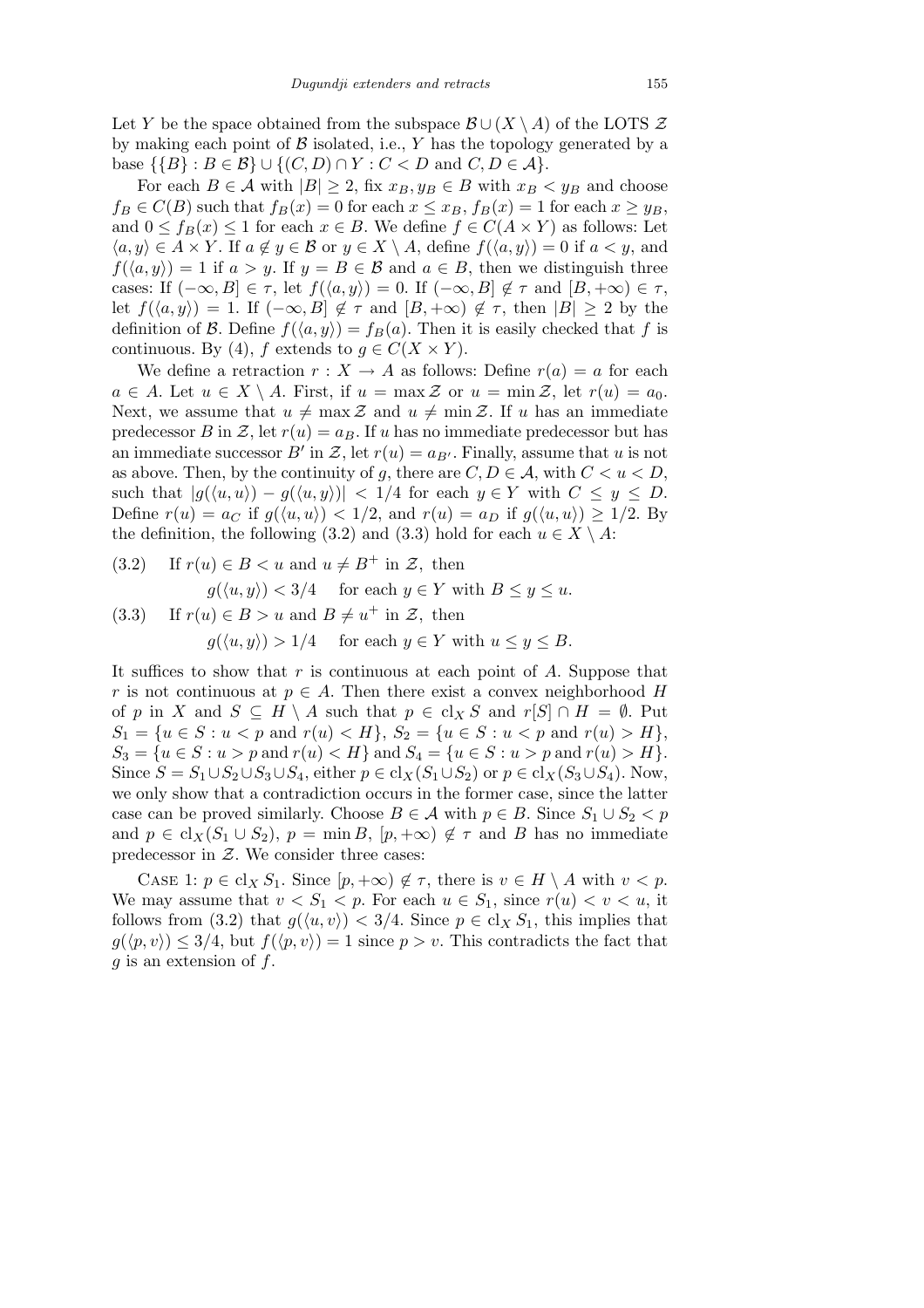CASE 2:  $p \in \text{cl}_X S_2$  and  $B \in Y$ . For each  $u \in S_2$ ,  $u < p < r(u)$  and  $B \neq u^+$  in *Z*. Hence, it follows from (3.3) that  $g(\langle u, B \rangle) > 1/4$  for each *u* ∈ *S*<sub>2</sub>. Since *p* ∈ cl<sub>*X*</sub> *S*<sub>2</sub>, this implies that *g*( $\langle p, B \rangle$ ) ≥ 1/4, but *f*( $\langle p, B \rangle$ ) = 0, because  $p \in B \in \mathcal{B}$ ,  $[p, +\infty) \notin \tau$  and  $p = \min B$ . This is a contradiction.

CASE 3:  $p \in cl_X S_2$  and  $B \notin Y$ . Then  $B = \{p\}$  and  $(-\infty, p] \notin \tau$  by the definition of *Y*. Thus, there is  $w \in H \setminus A$  with  $w > p$ . Since  $r(u) > w > u$ for each  $u \in S_2$ ,  $g(\langle p, w \rangle) \geq 1/4$  by the similar argument to Case 1, but  $f(\langle p, w \rangle) = 0$  since  $p < w$ . This is a contradiction. Hence, the proof of  $(4)$   $\Rightarrow$  (2) is complete. ■

(IV) We prove that (*i*) implies (2) for each  $i = 5, 6, 7, 8$ . Recall our simplifying assumptions (*∗*). If one of the conditions (5), (6), (7) and (8) holds, then there is a continuous linear extender  $\varphi : C^*_{\mathbf{k}}(A) \to C_{\mathbf{p}}(X)$ . Let *I* be the closed set  $\{x \in X : \varphi(\mathbf{1}_A)(x) \leq 1/2\}$ , where  $\mathbf{1}_A$  is a constant function on *A* taking the value 1. Since  $I \subseteq X \setminus A$  and  $X \setminus A$  is discrete, *I* is open and closed in *X*. Let  $u \in X \setminus (A \cup I)$ . Since  $\varphi$  is continuous, there is a compact set  $K_u$  of  $A$  such that  $\varphi(f)(u) > 1/2$  for each  $f \in C_k^*(A)$  with  $f[K_u] = \{1\}$ . Let  $K_{u,1} = K_u \cap (-\infty, u)$  and  $K_{u,2} = K_u \cap (u, +\infty)$ . We may assume that both  $K_{u,1}$  and  $K_{u,2}$  are nonempty unless  $u = \min \mathcal{Z}$  or  $u = \max \mathcal{Z}$ . Let  $C_{u,1} = \{f \in C^*_k(A) : f[K_{u,1}] = \{1\}$  and  $f[(u, +\infty) \cap A] = \{0\}\}\$ and  $C_{u,2} = \{f \in C^*_k(A) : f[K_{u,2}] = \{1\} \text{ and } f[(-\infty, u) \cap A] = \{0\}\}.$ 

We define a retraction  $r : X \to A$ . Define  $r(a) = a$  for each  $a \in A$ . For  $u \in X \setminus A$ , we define  $r(u)$  as follows: First, if  $u = \min \mathcal{Z}$  or  $u = \max \mathcal{Z}$ , let  $r(u) = a_0$ . Next, we assume that  $u \neq \min \mathcal{Z}$  and  $u \neq \max \mathcal{Z}$ . If  $u \in I$ , let *r*(*u*) = *a*<sub>0</sub>. If *u* ∈ *X* \ (*A*∪*I*), then  $\varphi$ (**1**<sub>*A*</sub>)(*u*) > 1/2. Now, suppose that there exist  $f_1 \in C_{u,1}$  with  $\varphi(f_1)(u) \leq 1/4$  and  $f_2 \in C_{u,2}$  with  $\varphi(f_2)(u) \leq 1/4$ . Then  $\varphi(f_1 + f_2)(u) = \varphi(f_1)(u) + \varphi(f_2)(u) \leq 1/2$ . Since  $(f_1 + f_2)[K_u] = \{1\}$ , this contradicts the definition of  $K_u$ . Hence, either  $\varphi(f)(u) > 1/4$  for each  $f \in C_{u,1}$  or  $\varphi(f)(u) > 1/4$  for each  $f \in C_{u,2}$ . In the former case, define  $r(u) = \max K_{u,1}$ , and otherwise, define  $r(u) = \min K_{u,2}$ . It suffices to show that *r* is continuous at each point of *A*. Suppose that *r* is not continuous at  $p \in A$ . Then there exist a convex neighborhood *H* of *p* in *X* and  $S \subseteq H \setminus A$ such that  $p \in \text{cl}_X S$  and  $r[S] \cap H = \emptyset$ . Since *I* is a closed set missing *A*, we may assume that  $S \cap I = \emptyset$ . Let  $S_i$ ,  $i = 1, 2, 3, 4$ , be the same as in the proof of  $(4) \Rightarrow (2)$ . Then  $p \in \text{cl}_X S_i$  for some *i*. Now, we only show that a contradiction occurs when  $p \in \text{cl}_X S_1$  or  $p \in \text{cl}_X S_2$ , since the other cases can be proved similarly. First, assume that  $p \in \text{cl}_X S_1$ . Since  $S_1 < p$  and  $p \in \text{cl}_X S_1$ , there is  $v \in H \setminus A$  with  $v < p$ . We may assume that  $v < S_1 < p$ . For each  $u \in S_1$ , since  $r(u) < u$ ,

(3.4) 
$$
\varphi(f)(u) > 1/4 \quad \text{for each } f \in C_{u,1}.
$$

Define  $g \in C^*_{\mathbf{k}}(A)$  by  $g(x) = 1$  for each  $x \in (-\infty, v) \cap A$  and  $g(x) = 0$  for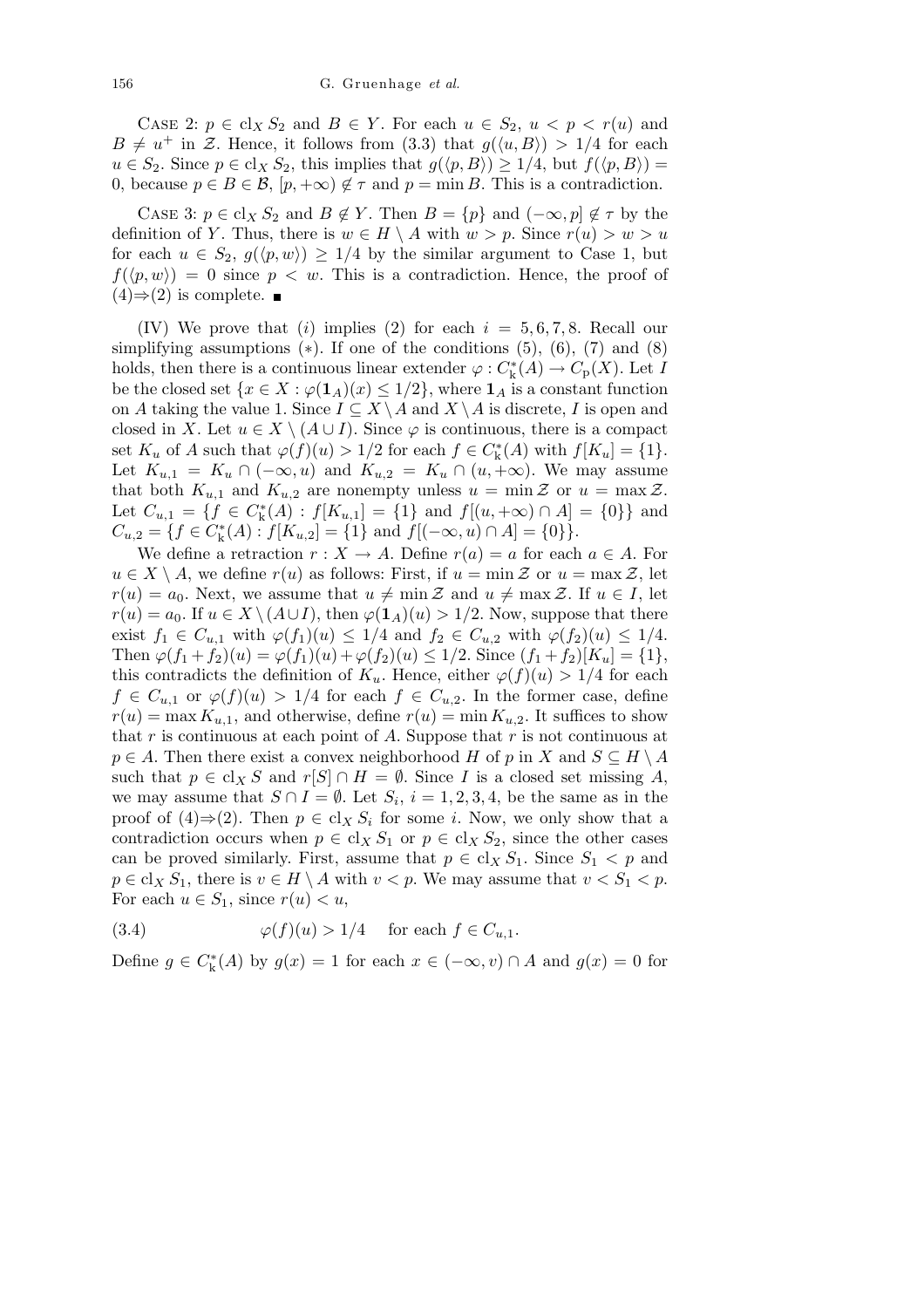each  $x \in (v, +\infty) \cap A$ . Then, for each  $u \in S_1$ , we have  $g \in C_{u,1}$ , because max  $K_{u,1} = r(u) < v < u$ . Hence, it follows from (3.4) that  $\varphi(g)(u) > 1/4$ for each  $u \in S_1$ . Since  $p \in cl_X S_1$ , this implies that  $\varphi(g)(p) \geq 1/4$ , but  $g(p) = 0$  since  $p > v$ . This is a contradiction. Next, assume that  $p \in cl_X S_2$ . For each  $u \in S_2$ , since  $r(u) > u$ ,

(3.5) 
$$
\varphi(f)(u) > 1/4 \quad \text{for each } f \in C_{u,2}.
$$

There is  $h \in C^*_{\mathbf{k}}(A)$  such that  $h(x) = 0$  for each  $x \in (-\infty, p] \cap A$  and *h*(*x*) = 1 for each *x* ∈ ([*p*, +∞) *\ H*) ∩ *A*. Then, for each *u* ∈ *S*<sub>2</sub>, we have  $h \in C_{u,2}$ , because min  $K_{u,2} = r(u) > p > u$ . Hence, it follows from (3.5) that  $\varphi(h)(u) > 1/4$  for each  $u \in S_2$ . Since  $p \in \text{cl}_X S_2$ , this implies that  $\varphi(h)(p) \geq 1/4$ , but  $h(p) = 0$  by the definition. This is a contradiction.

(V) Finally, we prove that (10) implies (2) if *A* is paracompact and the cellularity of *A* is nonmeasurable. Let  $\varphi : C(A) \to C(X)$  be an  $L_{\text{cch}}$ extender. We define a retraction  $r : X \to A$ . Define  $r(a) = a$  for each  $a \in A$ . For  $u \in X \setminus A$ , we define  $r(u)$  as follows: First, if  $u = \min \mathcal{Z}$  or  $u = \max \mathcal{Z}$ , let  $r(u) = a_0$ . Next, we assume that  $u \neq \min \mathcal{Z}$  and  $u \neq \max \mathcal{Z}$ . If *u* has an immediate predecessor *B* in *Z*, let  $r(u) = a_B$ . If *u* has no immediate predecessor but has an immediate successor *B'* in *Z*, let  $r(u) = a_{B'}$ . Finally, assume that *u* is not as above. For an open and closed set *D* in *A*, define  $e_D \in C(A)$  by  $e_D(a) = 1$  if  $a \in D$ , and  $e_D(a) = 0$  otherwise.

CLAIM. *There exist*  $u_0, u_1 \in X \backslash A$  *such that*  $u_0 < u < u_1$  *and*  $\varphi(e_D)(u) = 0$ , *where*  $D = (u_0, u_1) ∩ A$ *.* 

Proof. Suppose that the claim fails. Then either  $\varphi(e_{(v,u)\cap A})(u) > 0$  for each  $v \in X \setminus A$  with  $v < u$  or  $\varphi(e_{(u,w)\cap A})(u) > 0$  for each  $w \in X \setminus A$ with  $w > u$ . We only consider the former case, since the proof for the latter case is similar. Since *A* is paracompact, there is a regular infinite cardinal *κ* and an increasing *κ*-sequence  $s : \kappa \to A$  such that  $u = \sup s[\kappa]$  and  $s[\kappa]$ is discrete closed in A. By the assumption,  $\kappa$  is nonmeasurable. Since  $u$  has no immediate predecessor in  $Z$ , by passing to a subsequence if necessary, we may assume that for each  $\alpha < \kappa$ , there is  $y_{\alpha} \in X \setminus A$  with  $s(\alpha) < y_{\alpha} <$  $s(\alpha + 1)$ . Then the set  $Y = \{y_\alpha : \alpha < \kappa\}$  is discrete closed in *X* because the point *u* is isolated. For each  $\alpha < \kappa$ , let  $I_{\alpha} = \bigcup \{ B \in \mathcal{A} : y_{\beta} < B < y_{\alpha} \}$ for each  $\beta < \alpha$ }. Since *Y* is discrete closed, each  $I_{\alpha}$  is open and closed in *A* and  $\{I_\alpha : \alpha < \kappa\}$  is a partition of  $A \cap (-\infty, u)$ . For each  $E \subseteq \kappa$ , let  $f_E = \sum_{\alpha \in E} e_{I_\alpha}$ , and let  $\mathcal{E} = \{E \subseteq \kappa : \varphi(f_E)(u) > 0\}$ . Observe that if  $E \in \mathcal{E}$  and  $E \subseteq F$ , then  $F \in \mathcal{E}$ , and if  $E_1 \cup E_2 \in \mathcal{E}$ , then  $E_1 \in \mathcal{E}$  or  $E_2 \in \mathcal{E}$ .

Now, suppose that there is an infinite, point-finite subfamily  ${E_n : n \in \mathbb{N}}$ of *E*. For each  $n \in \mathbb{N}$ , choose  $k_n > 0$  with  $\varphi(k_n f_{E_n})(u) \geq n$ , and let  $f = \sum_{n \in \mathbb{N}} k_n f_{E_n}$ . Then  $f \in C(A)$ , because all but finitely many  $f_{E_n}$  vanish on each  $I_{\alpha}$ . For each  $n \in \mathbb{N}$ , since  $f \geq k_n f_{E_n}$ ,  $\varphi(f)(u) \geq \varphi(k_n f_{E_n})(u) \geq n$ ,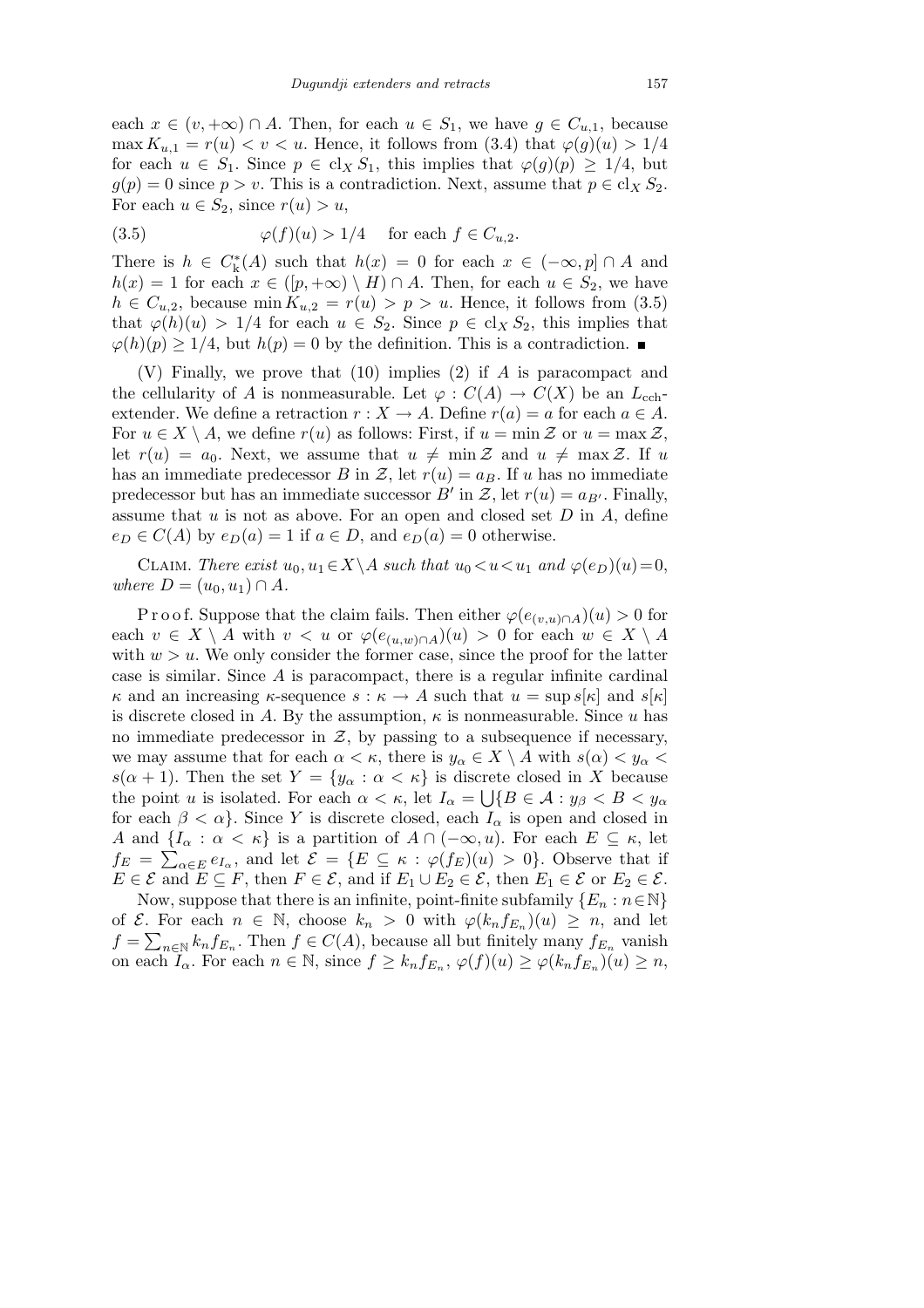which is impossible. Hence,  $\mathcal E$  includes no infinite, point-finite subfamily. It follows that there is  $\alpha_0 < \kappa$  such that  $\{\alpha\} \notin \mathcal{E}$  for each  $\alpha > \alpha_0$ . Put  $E_0 = {\alpha : \alpha_0 < \alpha < \kappa}$ ; then  $E_0 \in \mathcal{E}$  by our assumption that  $\varphi(e_{(v,u)\cap A}(u)) > 0$  for each  $v \in X - A$  with  $v < u$ . If for each  $E \in \mathcal{E}$ with  $E \subseteq E_0$ , there is  $E' \subseteq E$  such that  $E' \in \mathcal{E}$  and  $E \setminus E' \in \mathcal{E}$ , then we can find an infinite, disjoint subfamily of  $\mathcal{E}$ . Since it is impossible, there is  $F \in \mathcal{E}$ , with  $F \subseteq E_0$ , such that for each  $F' \subseteq F$ , either  $F' \not\in \mathcal{E}$  or  $F \setminus F' \not\in \mathcal{E}$ . Then the family  $\mathcal{F} = \{E \in \mathcal{E} : E \subseteq F\}$  is a free ultrafilter on the set *F*. Indeed, we can show that  $\mathcal F$  is closed under finite intersections as follows. First note that because  $E_1 \cup E_2 \in \mathcal{E}$  implies that  $E_1$  or  $E_2$  belongs to  $\mathcal{E}$ , it follows that if  $F' ⊂ F$  then exactly one of the sets  $F'$  and  $F - F'$  fails to belong to  $\mathcal{E}$ . Now let *E*<sub>*i*</sub>  $\in$  *F* for *i* = 1, 2. Then *F* − *E*<sub>*i*</sub>  $\notin$  *E* so that  $(F − E_1) ∪ (F − E_2) ∉ E$ . Thus  $F - (E_1 \cap E_2) \notin \mathcal{E}$ , so that  $E_1 \cap E_2 \in \mathcal{E}$ . Hence  $E_1 \cap E_2 \in \mathcal{F}$ . Since  $\kappa$ is nonmeasurable,  $F$  cannot have the countable intersection property, i.e., there is  ${F_n : n \in \mathbb{N} \subseteq \mathcal{F} \text{ such that } F_{n+1} \subseteq F_n \text{ for each } n \text{ and } \bigcap_{n \in \mathbb{N}} F_n = \emptyset.$ Since  ${F_n : n \in \mathbb{N}}$  is point-finite, this is a contradiction.

We finish the definition of  $r(u)$ . Let  $D = (u_1, u_2) \cap A$  be as in the Claim, i.e.,  $\varphi(e_D)(u) = 0$ . Since *u* has neither an immediate predecessor nor an immediate successor in *Z*, there are  $B, C \in \mathcal{A}$  with  $u_1 < B < u$ *C* < *u*<sub>2</sub>. If we put  $D_{u,1} = (-\infty, u_1) \cap A$  and  $D_{u,2} = (u_2, +\infty) \cap A$ , then  $e_D + e_{D_{u,1}} + e_{D_{u,2}} = \mathbf{1}_A$ . Since  $\varphi(e_D)(u) + \varphi(e_{D_{u,1}})(u) + \varphi(e_{D_{u,2}})(u) = 1$ , either  $\varphi(e_{D_{u,1}})(u) \geq 1/2$  or  $\varphi(e_{D_{u,2}})(u) \geq 1/2$ . In the former case, define  $r(u) = a_B$ , otherwise define  $r(u) = a_C$ .

We show that *r* is continuous at each point of *A*. Let  $p \in A$  and *H* a convex neighborhood of *p* in *X*. Then there is  $g \in C(A)$  such that  $g(p) = 0$ ,  $g[A \setminus H] = \{1\}$  and  $0 \le g(a) \le 1$  for each  $a \in A$ . Let  $G = H \cap \{x \in X$ :  $\varphi(g)(x) < 1/2$   $\setminus$  *M*, where  $M = \{u : u = \min(H \setminus A) \text{ or } u = \max(H \setminus A)\};$ of course, *M* may be empty. Then *G* is a neighborhood of *p* in *X* such that  $G \cap A \subseteq H$ . To show that  $r[G] \subseteq H$ , let  $u \in G \setminus A$ . If *u* has an immediate predecessor or an immediate successor in  $\mathcal{Z}$ , then  $r(u) \in H$ , because  $u \notin M$ . Suppose that *u* has neither. If  $r(u) < H$ , then  $\varphi(e_{D_{u,1}})(u) \ge$  $1/2$  and  $e_{D_{u,1}} \leq g$ . If  $r(u) > H$ , then  $\varphi(e_{D_{u,2}})(u) \geq 1/2$  and  $e_{D_{u,2}} \leq g$ . In each case,  $\varphi(g)(u) \geq 1/2$ , which contradicts the fact that  $u \in G$ . Hence,  $r[G]$  ⊆ *H*, which completes the proof of Theorem 1. ■

We give examples showing that the implication (9)*⇒*(2) need not be true without the assumptions on *A*. The first one shows that paracompactness of *A* is necessary to prove (9) $\Rightarrow$  (2). Let *X* be a linearly ordered set and *x* a point of *X* with no immediate predecessor. Then there exists a unique regular cardinal  $\kappa$  such that there is an increasing  $\kappa$ -sequence  $s : \kappa \to (-\infty, x)$  with  $x = \sup s[\kappa]$ . We call  $\kappa$  the *left cofinality* of *x* and write  $\kappa = \text{lcf}(x)$ . Similarly we define the *right cofinality*  $\text{ref}(x)$  of x using a decreasing  $\kappa$ -sequence.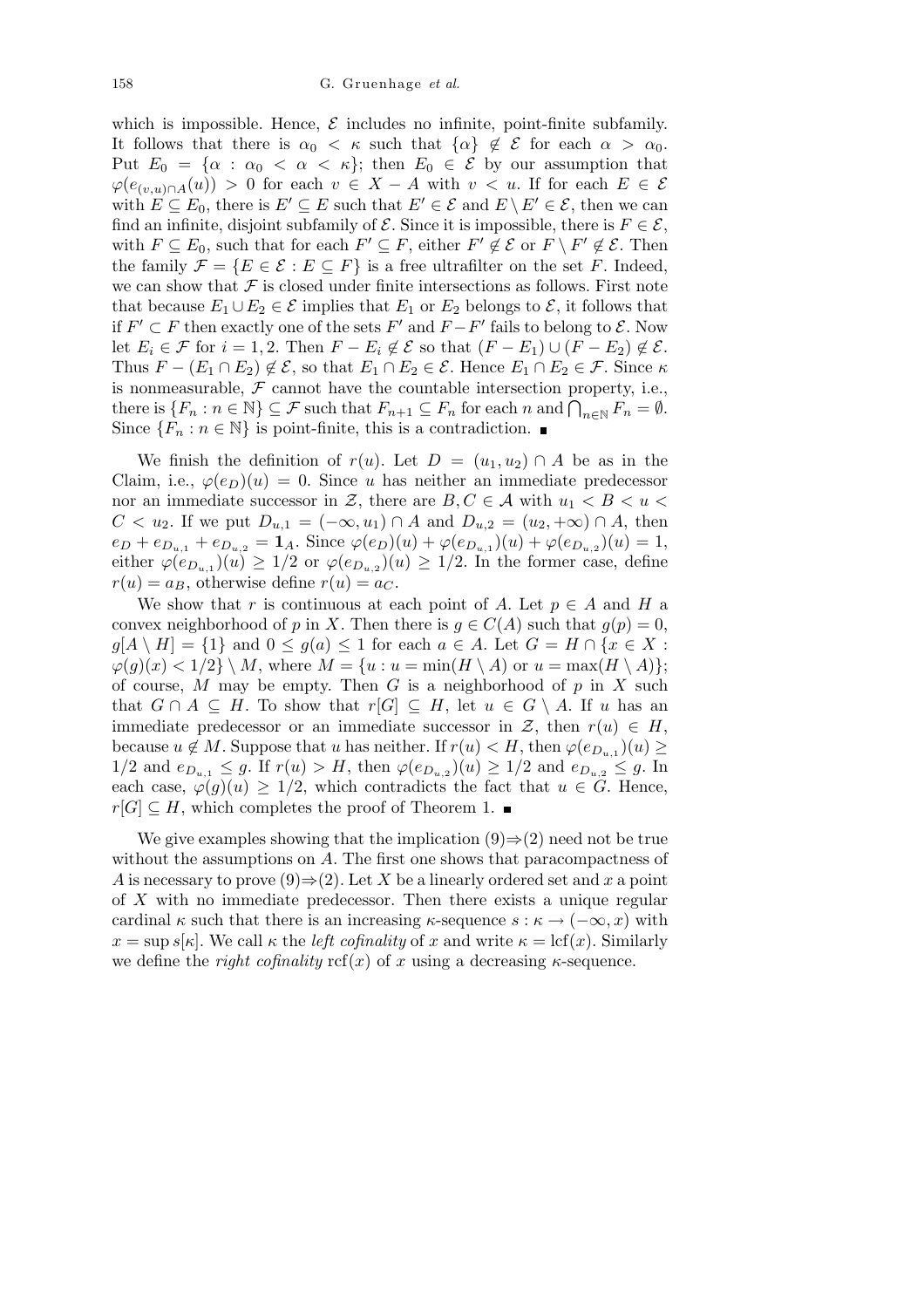Example 2. *There exists a* 0*-dimensional*, *countably compact*, *GO-space X* such that for every closed subspace A, there is an  $L_{ch}$ -extender  $\varphi$ :  $C(A) \rightarrow C(X)$ , *but some closed subspace is not a retract.* 

P r o o f. Let *Q* be an *η*1-set, i.e., a linearly ordered set *Q* such that for each pair of subsets  $C, D \subseteq Q$  with  $|C| < \omega_1$ ,  $|D| < \omega_1$  and  $C < D$ , there is  $x \in Q$  with  $C < x < D$  (for details on  $\eta_1$ -sets, see [7, Chapter 13]). Let *R* be the Dedekind completion of *Q* and *X* the space obtained from the LOTS *R* by making each point of *Q* isolated. For each countable set  $C \subseteq Q$ , there are  $x, y \in Q$  such that  $\emptyset < x < C < y < \emptyset$  by the definition of an  $\eta_1$ -set. Hence, *R* has neither a countable cofinal subset nor a countable coinitial subset. Moreover,  $\text{lcf}(x) \geq \omega_1$  and  $\text{rcf}(x) \geq \omega_1$  for each  $x \in Q$ . Hence, X is countably compact. Let *A* be a closed subspace of *X*. Since  $C(A) = C^*(A)$ , there is an  $L_{\text{cch}}$ -extender  $\varphi$  :  $C(A) \to C(X)$  by Heath–Lutzer's extension theorem (cf. Remark 1).

Now, suppose that  $\varphi$  is not an *L*<sub>ch</sub>-extender. Then there are  $f \in C(A)$ and  $x \in X$  such that  $\varphi(f)(x) \in \text{cl}_{\mathbb{R}} f[A] \setminus f[A]$ . If we define  $g(a) = |f(a) \varphi(f)(x)|^{-1}$  for each  $a \in A$ , then *g* is continuous and unbounded, which contradicts countable compactness of *A*. Hence,  $\varphi$  is an  $L_{ch}$ -extender.

We show that the closed subspace  $B = X \setminus Q$  is not a retract of *X*. Suppose that there is a retraction  $r : X \to B$ . Let  $Q_1 = \{q \in Q : r(q) > q\}$  and  $Q_2 = \{q \in Q : r(q) < q\}$ . Then  $Q_1$  or  $Q_2$  is dense in some open interval *I* of the LOTS  $R$ . Now, we assume that  $Q_1$  is dense in  $I$ . Then we can inductively define  $q_n \in Q_1$  so as to satisfy  $q_{n-1} < q_n < \min\{r(q_1), \ldots, r(q_{n-1})\}$  for each  $n > 1$ . Let  $p = \sup_{n \in \mathbb{N}} q_n$ . Since *Q* is an  $\eta_1$ -set,  $p \in B$ . Thus,  $p = \lim q_n$  in *X*, but there is  $x \in Q$  with  $p < x < \inf_{n \in \mathbb{N}} r(q_n)$ , because *Q* is an  $\eta_1$ -set. This contradicts the continuity of *r*. Hence, *B* is not a retract of *X*.

The next example shows that the assumption that the cellularity of *A* is nonmeasurable is necessary to prove  $(9) \Rightarrow (2)$ .

Example 3. *If there exists a measurable cardinal*, *then there exists a* 0*-dimensional*, *hereditarily paracompact*, *GO-space X with a closed subspace A* which has an  $L_{ch}$ -extender  $\varphi$  :  $C(A) \to C(X)$  but is not a retract.

P r o o f. Let  $\kappa$  be the first measurable cardinal. Let  $L = \mathbb{Z}^{\kappa}$  be the LOTS with the lexicographic order and let  $A = \{x \in L : (\exists \alpha < \kappa)(\forall \beta > \alpha)(x(\beta) = 0)\}.$ Then it is easily checked that *A* is dense in  $L$ ,  $|A| = \kappa$  and lcf(*x*) = rcf(*x*) =  $\kappa$ for each  $x \in L$ . Let X be the space obtained from L by making each point of  $L \setminus A$  isolated.

First, suppose that *X* has a nonparacompact subspace. Then it follows from [4, Theorem 2.3] that for some uncountable regular cardinal  $\tau$ , some stationary set *T* of  $\tau$  is homeomorphic to a subspace of *X*. By the proof of Theorem 1, we may assume that the embedding  $h: T \to X$  is monotone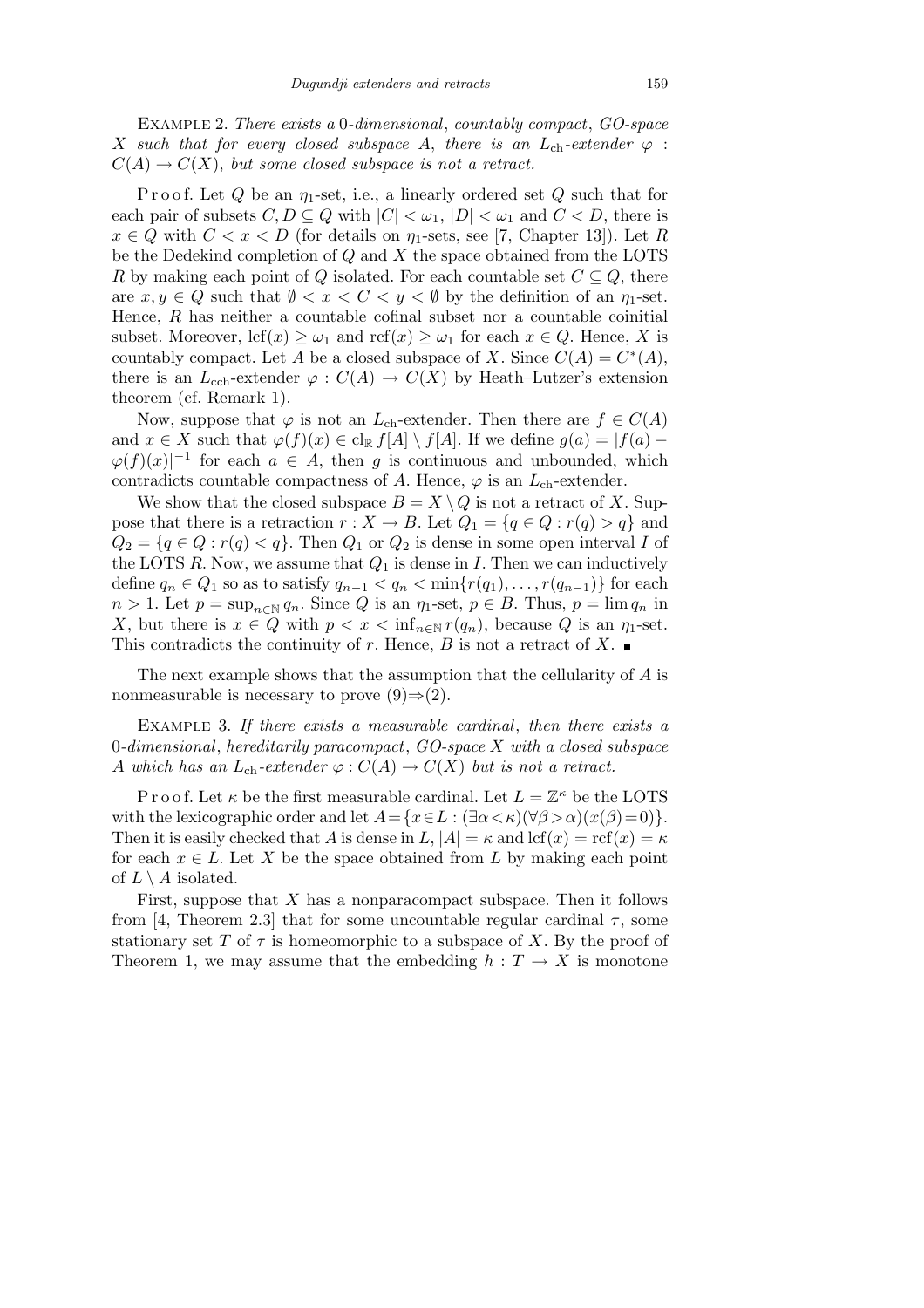increasing or monotone decreasing. Since  $|A| = \kappa$  and each point of  $X \setminus A$  is isolated,  $\tau \leq \kappa$ . Since  $\text{lcf}(x) = \text{rcf}(x) = \kappa$  for each  $x \in X$ , X cannot contain any limit point of  $h[T]$ , which is a contradiction. Hence, X is hereditarily paracompact.

Next, we show that there is an  $L_{ch}$ -extender  $\varphi : C(A) \to C(X)$ . Let  $f \in C(A)$  and  $u \in X \setminus A$ . Since lcf $(u) = \kappa$ , there is an increasing *κ*-sequence  $s : \kappa \to X$  such that  $u = \sup s[\kappa]$ . Since *A* is dense in the LOTS *L*, we may assume that  $s[\kappa] \subseteq A$ . Put  $D = s[\kappa]$ . Since  $|D|$  is measurable, there is a free  $\kappa$ -complete ultrafilter  $p$  on  $D$ . Then  $f$  takes a constant value  $r_u$  on some element of p. For each  $x < u$ ,  $\{q \in D : q > x\} \in p$ , because  $|\{q \in D : q \leq x\}| < \kappa$ . This implies that  $\liminf_{x \leq u} f(x) \leq r_u$ lim sup<sub>*x*<u</sub></sub>  $f(x)$ . Define  $\varphi(f)$  by  $\varphi(f)|_A = f$  and  $\varphi(f)(u) = r_u$  for each  $u \in X \setminus A$ . Then  $\varphi : C(A) \to C(X)$  is an  $L_{ch}$ -extender.

Finally, we show that *A* is not a retract of *X*. The order topology of *L* is identical with the  $\lt k$ -box topology. Hence, it is easily proved that *L* is  $\kappa^+$ -Baire, i.e., *L* cannot be the union of  $\kappa$  nowhere dense subsets. Now, suppose that there is a retraction  $r : X \to A$ . Since *L* is  $\kappa^+$ -Baire, there is  $p \in A$  such that  $r^{-1}(p)$  is dense in some open interval *I* in *L*. Choose  $q \in A \cap I$ with  $q \neq p$ . Then  $q \in \text{cl}_L r^{-1}(p)$ , and hence  $q \in \text{cl}_X r^{-1}(p) = r^{-1}(p)$  by the definition of the topology of *X*. Thus  $q = r(q) = p$ . This contradicts the choice of *q*. Hence, *A* is not a retract of *X*.

The space *X* in Example 3 is not perfectly normal. We do not know whether the implication (10)*⇒*(2) holds for every closed subspace of a perfectly normal GO-space assuming no cellurality conditions.

**4. Perfectly normal GO-spaces.** In this section, we consider extension properties of perfectly normal GO-spaces. For  $f, q \in C(X)$ , we write  $f \leq q$ if  $f(x) \leq g(x)$  for each  $x \in X$ . For a subset  $I \subseteq \mathbb{R}$ , a map  $\varphi : C(X, I) \to$ *C*(*Y, I*) is said to be *monotone* if for each  $f, g \in C(X, I), \varphi(f) \leq \varphi(g)$ whenever  $f \leq g$ . For a subspace  $A \subseteq X$ , we call an extender  $\varphi : C(A, I) \to$  $C(X, I)$  an  $M_{ch}$ -extender (resp.  $M_{ech}$ -extender) if it is monotone and  $\varphi(f)[X]$ is included in the convex hull (resp. closed convex hull) of  $f[A]$  for each  $f \in C(A, I)$ . Every  $L_{\text{coh}}$ -extender is an  $M_{\text{ech}}$ -extender and every  $L_{\text{ch}}$ -extender is an *M*ch-extender. Recall that a *zero-set* of a space *X* is a set of the form  $h^{-1}(0)$  for some  $h \in C(X)$ .

Theorem 2. *The following hold for a zero-set A of a space X.*

(1) If there exists an  $L_{\text{cch}}$ -extender from  $C(A)$  to  $C(X)$ , then there exists an  $L_{ch}$ -extender from  $C(A)$  to  $C(X)$ .

(2) If there exists an  $L_{\text{cch}}$ -extender from  $C^*(A)$  to  $C^*(X)$ , then there *exists an*  $L_{ch}$ *-extender from*  $C^*(A)$  *to*  $C^*(X)$ *.*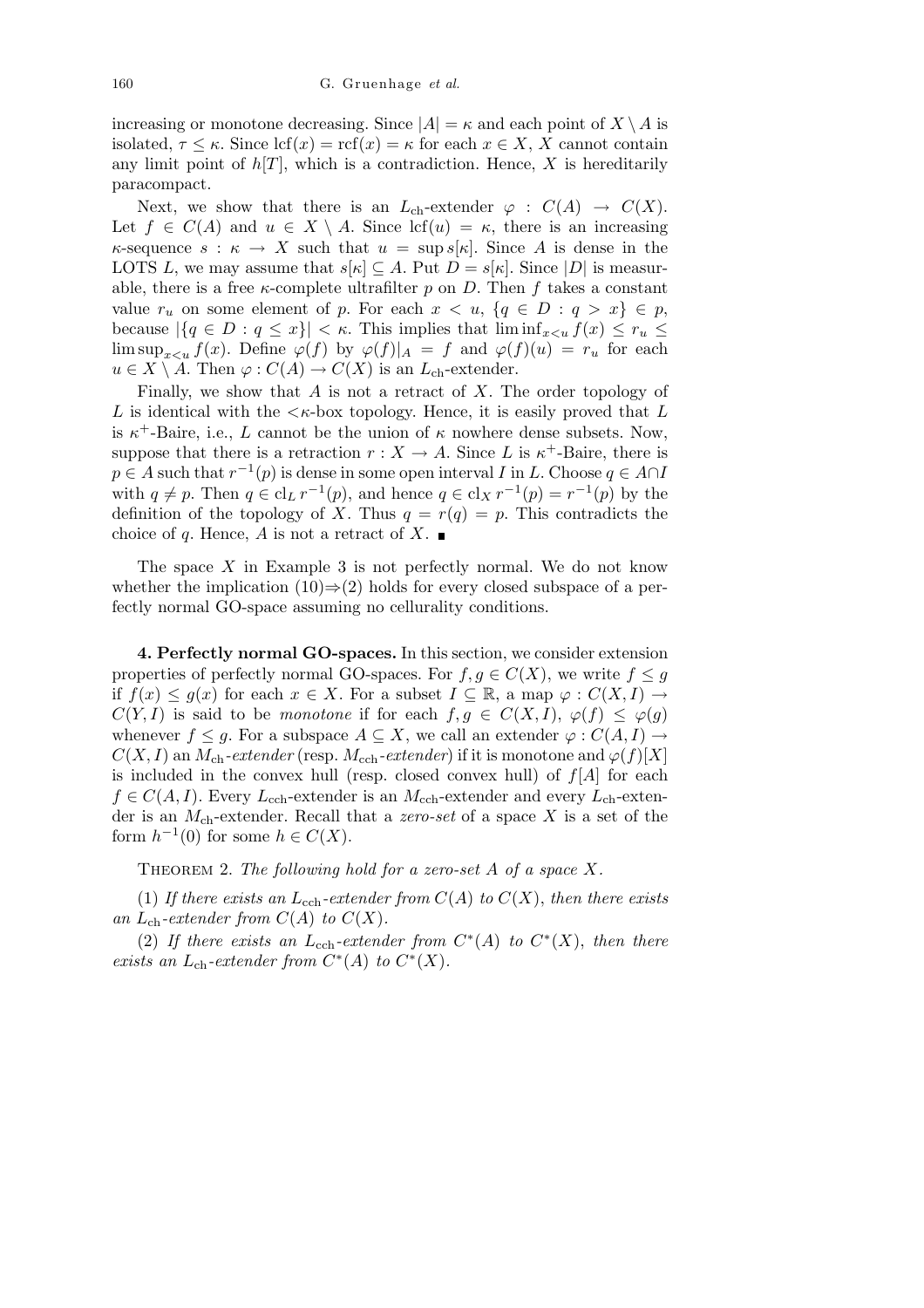(3) If there exists an  $M_{\text{cch}}$ -extender from  $C^*(A)$  to  $C^*(X)$ , then there *exists an*  $M_{\text{ch}}$ *-extender from*  $C(A)$  *to*  $C(X)$ *.* 

P r o o f. We may assume that *A* is nonempty. Fix a point  $a_0 \in A$ . Since *A* is a zero-set, there is  $h \in C(X)$  such that  $h^{-1}(0) = A$  and  $0 \leq h(x) \leq 1$  for each  $x \in X$ . Let  $\varphi : C(A) \to C(X)$  be an  $L_{\text{cch}}$ -extender. For each  $f \in C(A)$ , define  $\theta(f) \in C(X)$  by  $\theta(f)(x) = (1 - h(x)) \cdot \varphi(f)(x) + h(x) \cdot f(a_0)$  for  $x \in X$ . Then  $\theta$  :  $C(A) \rightarrow C(X)$  is an  $L_{ch}$ -extender. The second statement can be proved similarly. To prove the third statement, let  $\psi^*$ :  $C^*(A) \to C^*(X)$ be an *M*<sub>cch</sub>-extender and let  $I = (-1,1) \subseteq \mathbb{R}$ . For each  $f \in C(A, I)$ , define  $\psi(f) \in C^*(X)$  by  $\psi(f)(x) = (1 - h(x)) \cdot \psi^*(f)(x) + h(x) \cdot f(a_0)$  for  $x \in X$ . Then  $\psi(f) \in C(X, I)$  and  $\psi : C(A, I) \to C(X, I)$  is an *M*<sub>ch</sub>-extender. Consider the function  $g : \mathbb{R} \to I$  defined by  $g(x) = x/(1 + |x|)$  for  $x \in \mathbb{R}$ . Define a monotone map  $\mu_1$ :  $C(A) \rightarrow C(A, I)$  by  $\mu_1(f) = g \circ f$  for  $f \in$ *C*(*A*) and a monotone map  $\mu_2$ :  $C(X, I) \to C(X)$  by  $\mu_2(f) = g^{-1} \circ f$  for *f* ∈ *C*(*X, I*). Then  $\mu_2 \circ \psi \circ \mu_1$  is an *M*<sub>ch</sub>-extender from *C*(*A*) to *C*(*X*).

Statement (1) of Theorem 2 shows that the converse of the implication (9)*⇒*(10) in Theorem 1 holds for a zero-set *A* of a GO-space *X*. By Heath– Lutzer's extension theorem and Theorem 2, we have the following corollary:

Corollary 3. *Let X be a perfectly normal GO-space. Then there exists* an  $L_{ch}$ -extender from  $C^*(A)$  to  $C^*(X)$  for every closed subspace A of X.

Remark 4. In [1, Remark IV.5.2], van Douwen asked if there is an *L*chextender  $\varphi: C^*(A) \to C^*(S)$  for every closed subspace A of the GO-space S quoted before Example 1. Since *S* is perfectly normal, Corollary 2 answers the question positively. (The question also appears in [14, Question 134], but is misquoted mixing up the space *S* with the Sorgenfrey line.) For the Michael line  $M$ , it is known that there is neither an  $L_{ch}$ -extender from  $C^*(\mathbb{Q})$ to  $C^*(M)$  nor a monotone extender from  $C(\mathbb{Q})$  to  $C(M)$  (cf. van Douwen [1] and Stares–Vaughan [17]).

Heath–Lutzer–Zenor [10] proved that every GO-space is monotonically normal and for every closed subspace *A* of a monotonically normal space *X*, there exists a monotone extender  $\varphi$  :  $C(A, [0, 1]) \to C(X, [0, 1])$ . In [1, Theorem 2.1(23b)], van Douwen proved that if there is a monotone extender from  $C(A, [0, 1])$  to  $C(X, [0, 1])$ , then there is an  $M_{\text{cch}}$ -extender from  $C^*(A)$ to  $C^*(X)$ . Hence, we have the following corollary by Theorem 2:

Corollary 4. *Let X be a perfectly normal*, *monotonically normal space. Then there exists an*  $M_{ch}$ -extender from  $C(A)$  to  $C(X)$  for every closed *subspace A of X.*

As we have shown in Section 2, there exists a perfectly normal GO-space *X* with a closed subspace *A* which satisfies none of conditions  $(1)$ – $(10)$  in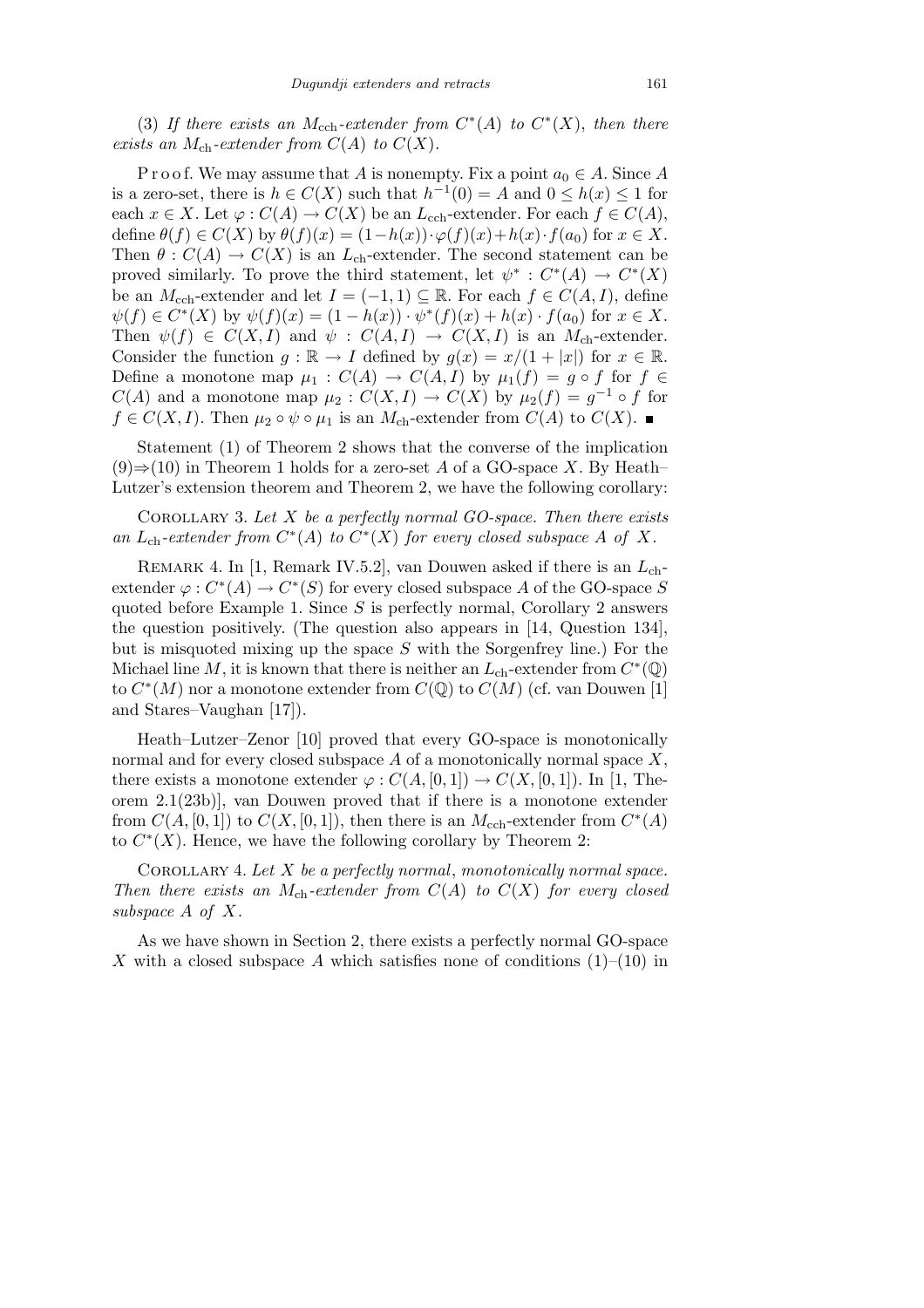Theorem 1. Finally, we give a sufficient condition for *A* to satisfy those conditions for a closed subspace *A* of a perfectly normal GO-space *X*. We need some definitions. For a GO-space  $X = (X, \leq, \tau)$ , let  $E(X) = \{x \in X :$  $[x, +\infty) \in \tau$  or  $(-\infty, x] \in \tau$ . Let  $\lambda(\le)$  be the order topology on  $(X, \le)$ . For  $S \subseteq X$ , let  $cl_{\lambda} S$  denote the closure of *S* in  $(X, \lambda(\leq))$  and  $cl_{\tau} S$  the closure of *S* in  $(X, \leq, \tau)$ . For  $a, b \in X$ , if there is no  $x \in X$  with  $a < x < b$ , we write  $a = b^{-}$  and  $b = a^{+}$ .

DEFINITION. Let  $X = (X, \leq, \tau)$  be a GO-space and *A* a closed subspace. Recall that  $U_{A,0} = \bigcup \{ U : U \in \mathcal{U}_{A,0} \}$ . For  $x \in A$ , we write  $U_{A,0}(*x*) =$  $U_{A,0} \cap (-\infty, x)$  and  $U_{A,0}(\geq x) = U_{A,0} \cap (x, +\infty)$ . Observe that a point  $x \in A$ is in the boundary of *A* in  $X_{A,0}$  if and only if either  $x \in cl_{\tau} U_{A,0}(\langle x \rangle)$  or  $x \in cl_{\tau} U_{A,0}(\gt x)$ . A point  $x \in A$  is a *singular point* of *A* if *x* satisfies one of the following conditions (i) and (ii):

(i)  $x \in cl_{\lambda} U_{A,0}(\ll x) \cap cl_{\lambda} U_{A,0}(\ll x)$  and either  $x \in cl_{\tau} U_{A,0}(\ll x) \setminus$  $cl_{\tau} U_{A,0}(\gt x)$  or  $x \in cl_{\tau} U_{A,0}(\gt x) \setminus cl_{\tau} U_{A,0}(\lt x)$ .

(ii)  $x \in \{a, b\}$ , where  $a = b^-$  in *X*,  $a \in \text{cl}_{\tau} U_{A,0}(\leq a)$  and  $b \in \text{cl}_{\tau} U_{A,0}(\geq b)$ .

The set of all singular points of *A* is denoted by *S*(*A*).

For example, consider the Cantor set *K* as a closed subspace of the Sorgenfrey line S. Let  $K'$  be the subset of  $K$  consisting of all end-points. Let  $\mathbb{S}' = \mathbb{S} \setminus K'$  and  $A = \mathbb{S}' \cap K$ . Then *A* is a closed subset of  $\mathbb{S}'$  and all points in *A* are singular points of *A* satisfying condition (i).

On the other hand, in the space *X* in Example 1, all points of *A* are singular points of *A* satisfying condition (ii). Hence,  $S(A) = A$ .

Theorem 3. *Let X be a perfectly normal GO-space and A a closed subspace such that*  $S(A)$  *is*  $\sigma$ -discrete in X. Then A is a retract of  $X_{A,0}$ , *and hence*, *A satisfies conditions* (2)–(10) *in Theorem* 1*.*

P r o o f. As in the proof of  $(i) \Rightarrow (2)$  in Theorem 1, we may assume that each element of  $\mathcal{U}_{A,0}$  is a singleton, i.e.,  $U_{A,0}$  is a discrete subspace. Since X is perfectly normal,  $U_{A,0}$  is  $\sigma$ -discrete in *X*. Let *Z* be the boundary of *A* in *X*<sup>*A*</sup>*A*<sup>0</sup> and let *Y* = *Z ∪ U<sub><i>A*</sub><sup>0</sup>, i.e., *Y* is the closure of *U<sub><i>A*</sub><sup>0</sup> in *X<sub><i>A*</sub><sup>0</sup>.

We now show that *Y* is metrizable. If we prove it, then it follows from [3, Lemma] that *Z* is a retract of *Y* , which immediately implies that *A* is a retract of  $X_{A,0}$ . We need the following theorem by Faber [6].

Faber's Theorem. *Let S be a GO-space. Then S is perfectly normal if and only if every disjoint family of convex open sets in*  $S$  *is*  $\sigma$ -discrete in  $S$ . *Further*, *S is metrizable if and only if S has a*  $\sigma$ -discrete dense subset D *such that*  $E(S) \subseteq D$ *.* 

We continue the proof of Theorem 3. Since *Y* is closed in *XA,*<sup>0</sup> and  $X_{A,0}$  is closed in *X*, *Y* is closed in *X*. Let *V* be the family of all convex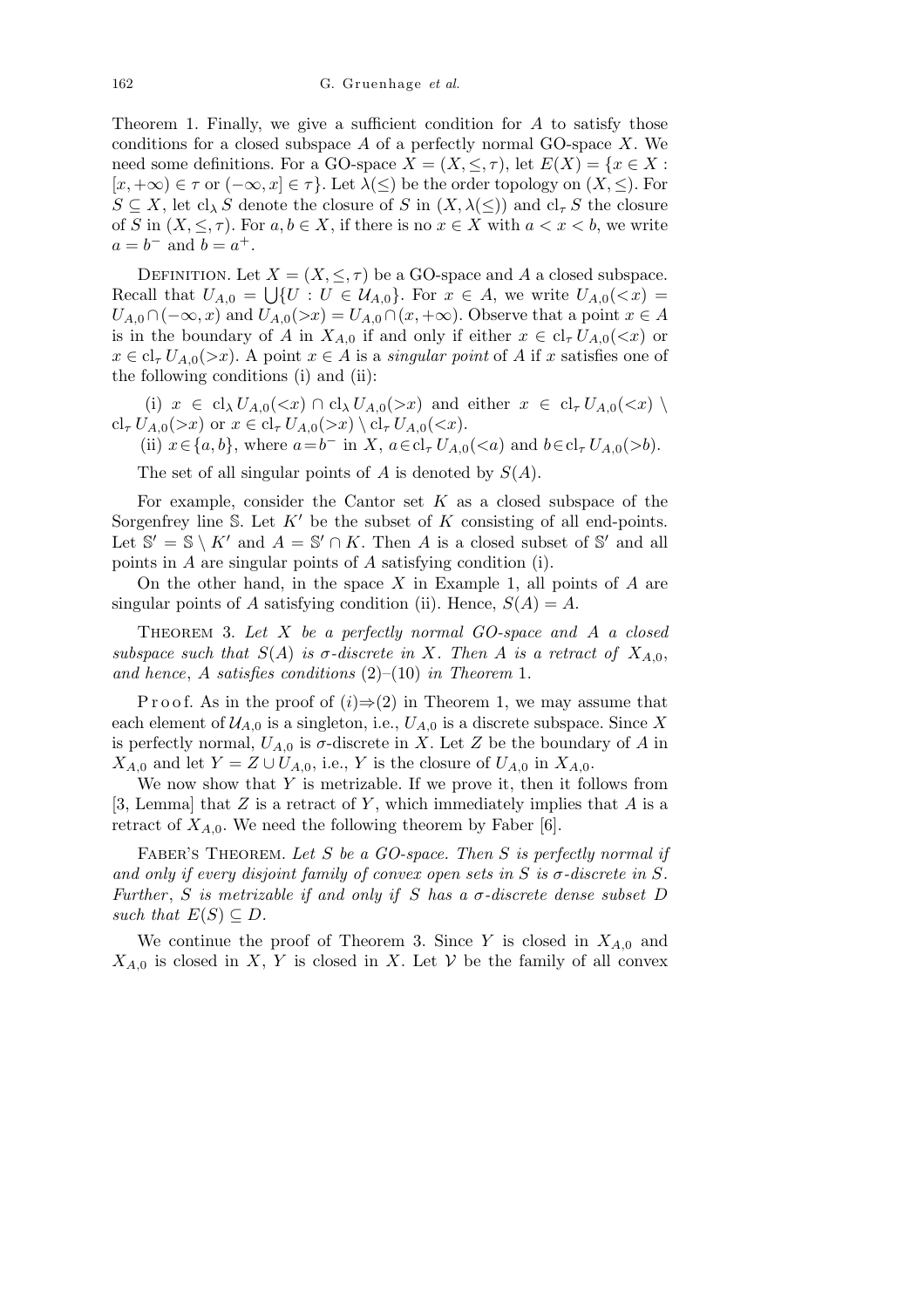components of  $X \setminus Y$  and put  $B = \{x \in Z : (\exists V \in \mathcal{V})(x = l(V))\}$  or  $x = r(V)$ }. Then, by Faber's theorem, *V* is *σ*-discrete in *X*, and hence, so is the set *B*. Let  $C = \{x \in Z : (\exists u \in U_{A,0})(x = u^{-} \text{ or } x = u^{+})\}.$  Since *U*<sub>*A*,0</sub> is  $\sigma$ -discrete in *X*, so is the set *C*. Let  $D = S(A) \cup B \cup C \cup U_{A,0}$ . By the assumption, it follows that  $D$  is also  $\sigma$ -discrete in  $X$ . Finally, let  $P = \{x \in Z : x \in \text{cl}_{\tau} U_{A,0}(\leq x) \cap \text{cl}_{\tau} U_{A,0}(\geq x)\}\$ and consider the subspace  $Q = D \cup P$  of *X*. Then, since  $U_{A,0} \subseteq D, D$  is dense in  $Q$  and  $E(Q) \subseteq D$ . Hence, it follows from Faber's theorem that *Q* is metrizable. We show that *Y* ⊆ *Q*. Since  $U_{A,0}$  ⊆ *Q*, it is enough to show that  $Z$  ⊆ *Q*. Let  $x \in Z$ . Then, by the definition of *Z*, either  $x \in cl_{\tau} U_{A,0}(\langle x \rangle)$  or  $x \in cl_{\tau} U_{A,0}(\langle x \rangle)$ . If  $x \in cl_{\tau} U_{A,0}(\ll x) \cap cl_{\tau} U_{A,0}(\ll x)$ , then  $x \in P \subseteq Q$ .

Now, we assume that  $x \in cl_{\tau} U_{A,0}(\langle x \rangle \setminus cl_{\tau} U_{A,0}(\langle x \rangle \rangle \mathcal{E})$ . We consider two cases:

CASE 1: *x* has no immediate successor in *X*. If  $x = l(V)$  for some  $V \in V$ , then  $x \in B \subseteq Q$ . If  $x \neq l(V)$  for each  $V \in V$ , then  $x = \inf (Y \cap (x, +\infty))$ , and hence,  $x \in cl_{\lambda} U_{A,0}(\geq x)$ . Since  $x \in cl_{\tau} U_{A,0}(\leq x)$ ,  $x \in S(A) \subseteq Q$ .

CASE 2: *x* has an immediate successor  $x^+$  in *X*. If  $x^+ \notin Y$ , then  $x^+ \in V$ for some  $V \in \mathcal{V}$ . Since  $x = l(V)$ ,  $x \in B \subseteq Q$ . If  $x^+ \in U_{A,0}$ , then  $x \in C \subseteq Q$ . If  $x^+ \in Z$ , then  $x^+ \in cl_\tau U_{A,0}(>x)$ . Since  $x \in cl_\tau U_{A,0}(,  $x \in S(A) \subseteq Q$ .$ 

Thus,  $x \in Q$ . If  $x \in cl_{\tau} U_{A,0}(\gt x) \setminus cl_{\tau} U_{A,0}(\lt x)$ , we can prove that  $x \in Q$ similarly. Hence, *Y* ⊆ *Q*, which implies that *Y* is metrizable. ■

For a closed subspace *A* of a GO-space *X*,  $S(A) \subseteq \partial A \cap E(X)$ , where *∂A* is the boundary of *A* in *X*. Hence, we have the following corollary from Theorem 3:

Corollary 5. *Let X be a perfectly normal GO-space and A a closed subspace of X such that ∂A ∩ E*(*X*) *is σ-discrete in X. Then A satisfies conditions* (2)–(10) *in Theorem* 1*.*

REMARK 5. The set  $S(A)$  need not be  $\sigma$ -discrete in X even if A is a retract of a separable GO-space  $X$ . In fact, let  $\mathbb{S}'$  and  $A$  be as defined before Theorem 3. Since the Sorgenfrey line S is hereditarily retractifiable (cf. van Douwen  $[1], [2]$ , *A* is a retract of S', but, as we remarked before Theorem 3, *S*(*A*) is not  $\sigma$ -discrete.

Now, let  $S_2(A)$  be the set of all singular points of A satisfying condition (ii) in the Definition. For the closed set *A* in the space of Example 1,  $S_2(A)$  =  $S(A) = A$  is not *σ*-discrete. We do not know whether Theorem 3 remains true if " $S(A)$ " is replaced by " $S_2(A)$ ".

## **References**

[1] E. K. van Douwen, *Simultaneous extension of continuous functions*, Ph.D. thesis, Free University of Amsterdam, 1975.